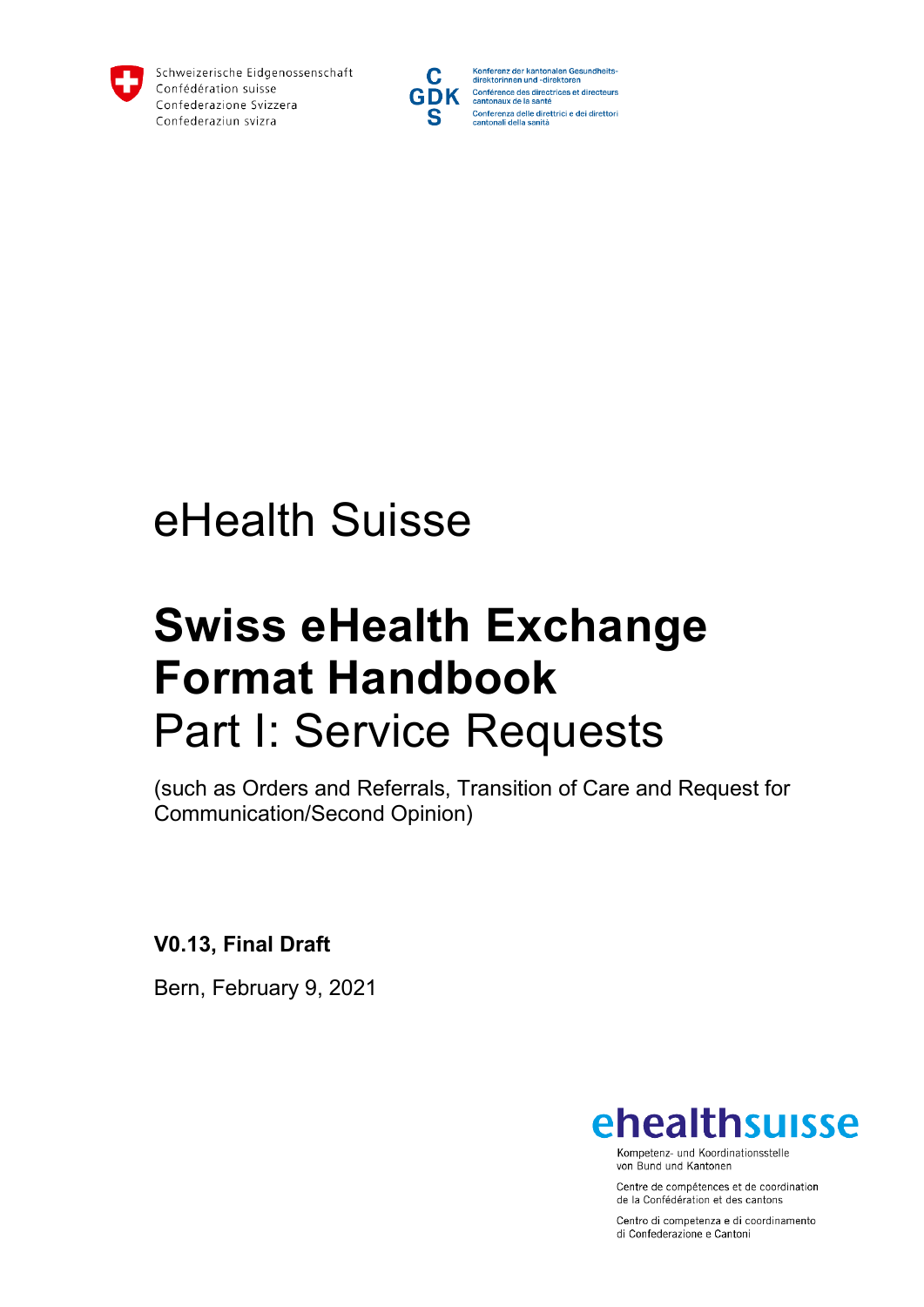#### **Imprint**

© eHealth Suisse, Swiss Competence and Coordination Centre of the Confederation and the Cantons

| Corresponding author: | Juerg P. Bleuer                             |
|-----------------------|---------------------------------------------|
|                       | eHealth Suisse                              |
|                       | Swiss Competence and Coordination Centre of |
|                       | the Confederation and the Cantons           |
|                       | Schwarzenburgstrasse 157                    |
|                       | 3003 Bern                                   |
|                       | Mail: $info@e$ -health-suisse.ch            |
|                       | www.e-health-suisse.ch                      |
|                       |                                             |
|                       |                                             |

Co-authors and contributors: Oliver Egger, ahdis AG; Martin Smock, eHealth Suisse; Marcel Hanselmann, Laborarbeitsgruppe HL7-SULM-IHE; Annatina Foppa, eHealth Suisse; Stefan Iseli, eHealth Suisse

License: This result belongs to eHealth Suisse (Swiss Competence and Coordination Centre of the Confederation and the Cantons). The final result is published under the Creative Commons license of the type "Attribution-ShareAlike 4.0 License" through appropriate information channels.

License text:<http://creativecommons.org/licenses/by-sa/4.0>

Further information and source: [www.e-health-suisse.ch](http://www.e-health-suisse.ch/)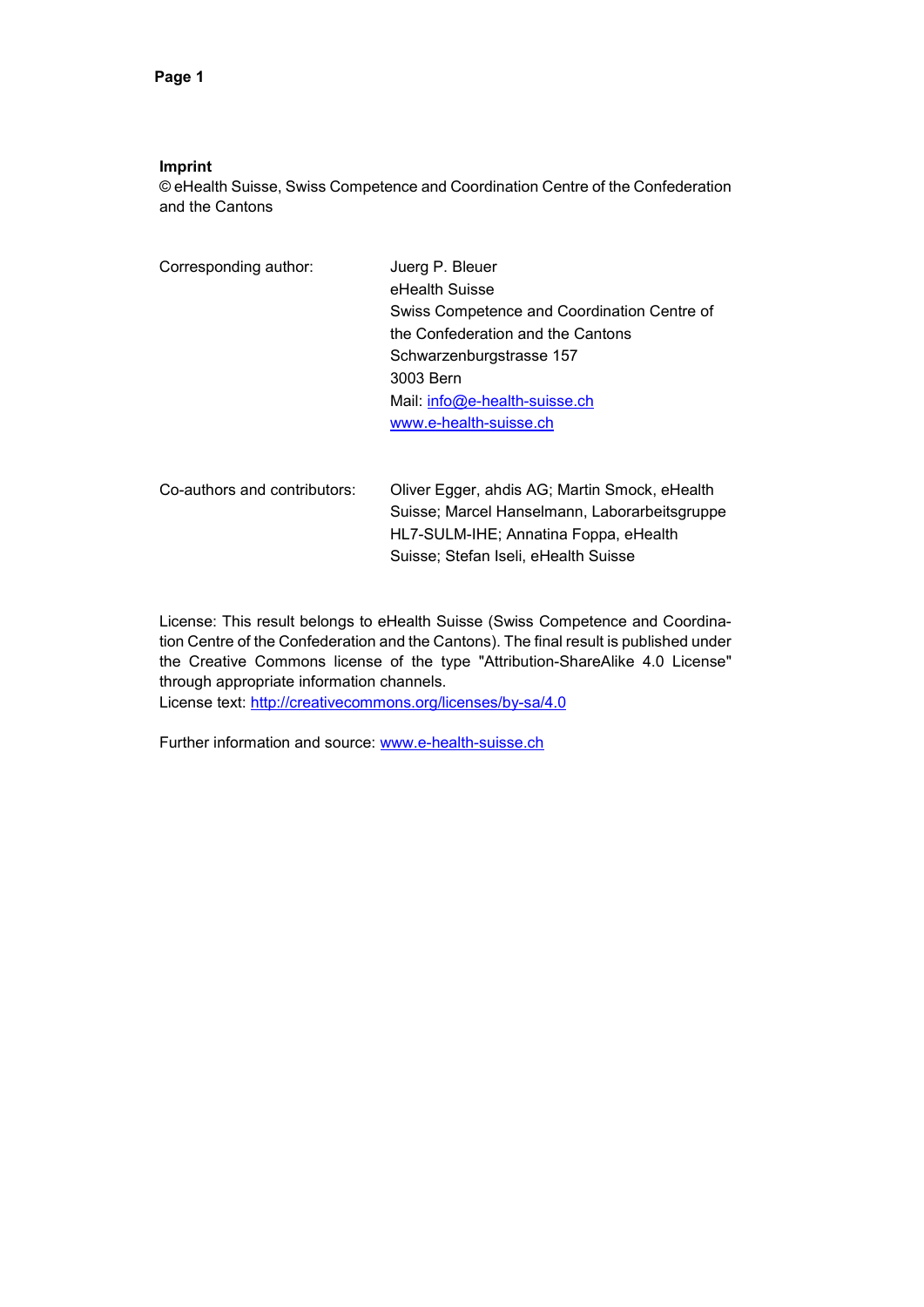### **Content**

| 2<br>3<br>4<br>5<br>5.1<br>5.2<br>5.3<br>5.4<br>5.5<br>5.6<br>6<br>7<br>8<br>9<br>9.1<br>9.2<br>10<br>10.1<br>10.2<br>11<br>11.1<br>11.2<br>11.3<br>11.4<br>$12 \,$<br>13<br>14<br>14.1<br>14.2<br>14.3<br>14.3.1<br>14.3.2<br>15 | 1 |  |  |  |  |
|-----------------------------------------------------------------------------------------------------------------------------------------------------------------------------------------------------------------------------------|---|--|--|--|--|
|                                                                                                                                                                                                                                   |   |  |  |  |  |
|                                                                                                                                                                                                                                   |   |  |  |  |  |
|                                                                                                                                                                                                                                   |   |  |  |  |  |
|                                                                                                                                                                                                                                   |   |  |  |  |  |
|                                                                                                                                                                                                                                   |   |  |  |  |  |
|                                                                                                                                                                                                                                   |   |  |  |  |  |
|                                                                                                                                                                                                                                   |   |  |  |  |  |
|                                                                                                                                                                                                                                   |   |  |  |  |  |
|                                                                                                                                                                                                                                   |   |  |  |  |  |
|                                                                                                                                                                                                                                   |   |  |  |  |  |
|                                                                                                                                                                                                                                   |   |  |  |  |  |
|                                                                                                                                                                                                                                   |   |  |  |  |  |
|                                                                                                                                                                                                                                   |   |  |  |  |  |
|                                                                                                                                                                                                                                   |   |  |  |  |  |
|                                                                                                                                                                                                                                   |   |  |  |  |  |
|                                                                                                                                                                                                                                   |   |  |  |  |  |
|                                                                                                                                                                                                                                   |   |  |  |  |  |
|                                                                                                                                                                                                                                   |   |  |  |  |  |
|                                                                                                                                                                                                                                   |   |  |  |  |  |
|                                                                                                                                                                                                                                   |   |  |  |  |  |
|                                                                                                                                                                                                                                   |   |  |  |  |  |
|                                                                                                                                                                                                                                   |   |  |  |  |  |
|                                                                                                                                                                                                                                   |   |  |  |  |  |
|                                                                                                                                                                                                                                   |   |  |  |  |  |
|                                                                                                                                                                                                                                   |   |  |  |  |  |
|                                                                                                                                                                                                                                   |   |  |  |  |  |
|                                                                                                                                                                                                                                   |   |  |  |  |  |
|                                                                                                                                                                                                                                   |   |  |  |  |  |
|                                                                                                                                                                                                                                   |   |  |  |  |  |
|                                                                                                                                                                                                                                   |   |  |  |  |  |
|                                                                                                                                                                                                                                   |   |  |  |  |  |
|                                                                                                                                                                                                                                   |   |  |  |  |  |
|                                                                                                                                                                                                                                   |   |  |  |  |  |
|                                                                                                                                                                                                                                   |   |  |  |  |  |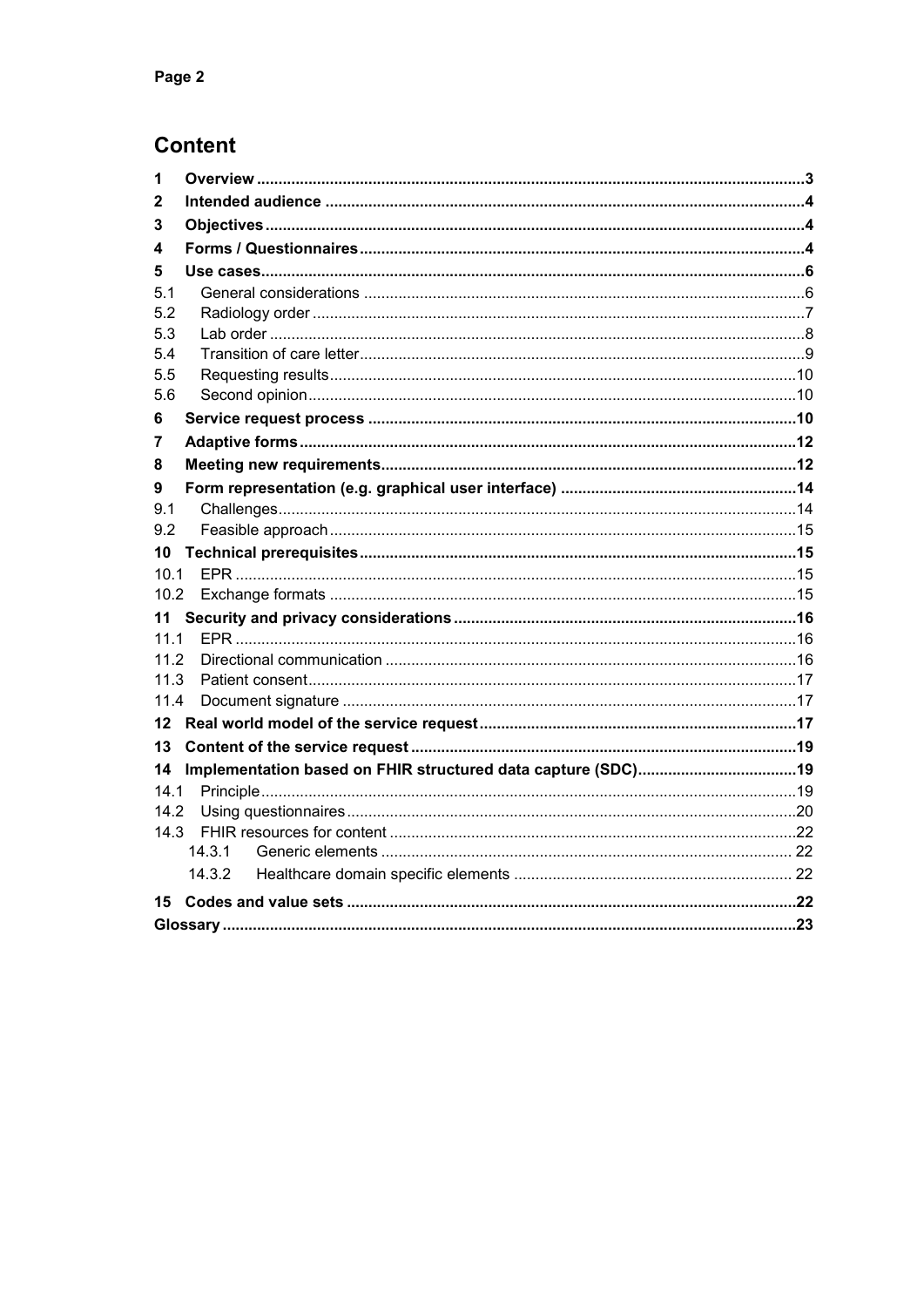### <span id="page-3-0"></span>**1 Overview**

With the electronic patient record (EPR) a first national health network is established. The EPR is a collection of patient related healthcare documents. These documents are available online and can be accessed at any time by patients and authorised health professionals, thus providing a "non-directional communication".

But health professionals have the need to digitally exchange orders, referrals reports etc. directly from the primary systems with other health care providers by means of a "directional communication" (of course with the consent of the patients). For this, interoperable supplementary services ("*Zusatzdienste*" in German) to the EPR are a necessary prerequisite. The eHealth strategy 2.0 speaks in this context of "EPR-related applications"[1.](#page-3-1)

As a result of the digital transformation of health care<sup>[2](#page-3-2)</sup>, documents and information exchange/sharing move whenever possible away from narrative text towards structured and coded content in order to allow machine processing. This applies for both, the EPR as well as directional communication.

In order to ensure the necessary syntactical and semantic interoperability of structured information, eHealth Suisse defines so called exchange formats. Exchange formats define syntax and semantics to be used for structured documents and are intended to be used for directional AND non-directional communication (e.g. a referral document sent by a doctor to the hospital may be made available for the patient by upload to his EPR). The concerning ordinance will declare these exchange formats as binding for the use in the EPR<sup>3</sup>.

It has to be clarified that the exchange formats discussed here refer to documents and not to messages[4.](#page-3-4) Although messaging has been used for ordering in the past, legal constraints require more and more patient related communication (including orders, referrals etc.) to be auditproof. This requires legal valid signatures, which is in turn supported by a document-oriented approach rather than with messaging.

There is a major difference between the EPR and directional communication when looking at the interactions between engaged systems and thus the technical interoperability: Swiss EPR is based on IHE XDS and – soon – IHE MHD; details are defined in the concerning ordinances. For directional communication, there are no legal prerequisites for IHE profiles.

<span id="page-3-1"></span> <sup>1</sup> Supplementary services ("*Zusatzdienste*") may also cover other services than directional communication (e.g. invoicing), but directional communication is the one with the highest priority.

<span id="page-3-2"></span> $2$  Digital transformation defined by Wade und Marchand as: "Digital business transformation is organisational change through the use of digital technologies to materially improve performance"

<span id="page-3-3"></span><sup>&</sup>lt;sup>3</sup> Because directional communication is not part of the EPR legal framework, exchange formats are legally binding for EPR use only; but their use for directional communication is strongly recommended.

<span id="page-3-4"></span><sup>4</sup> HL7 messaging is usually a real-time flow of patient and clinical information. They convey current information about a patient, including updates to admissions or discharges [...], orders for tests [...], and test results [...]. HL7 documents are static – accurate given the point-in-time in which the information was captured. HL7 documents contain important information, but it is a snapshot. The documents are useful in providing relevant information in referrals to other physicians or healthcare organizations. Accordingly, it provides a starting point for the next step in patient care. (Source: [https://healthstandards.com/blog/2008/01/25/comparing-hl7-messages-to-hl7-documents/\)](https://healthstandards.com/blog/2008/01/25/comparing-hl7-messages-to-hl7-documents/)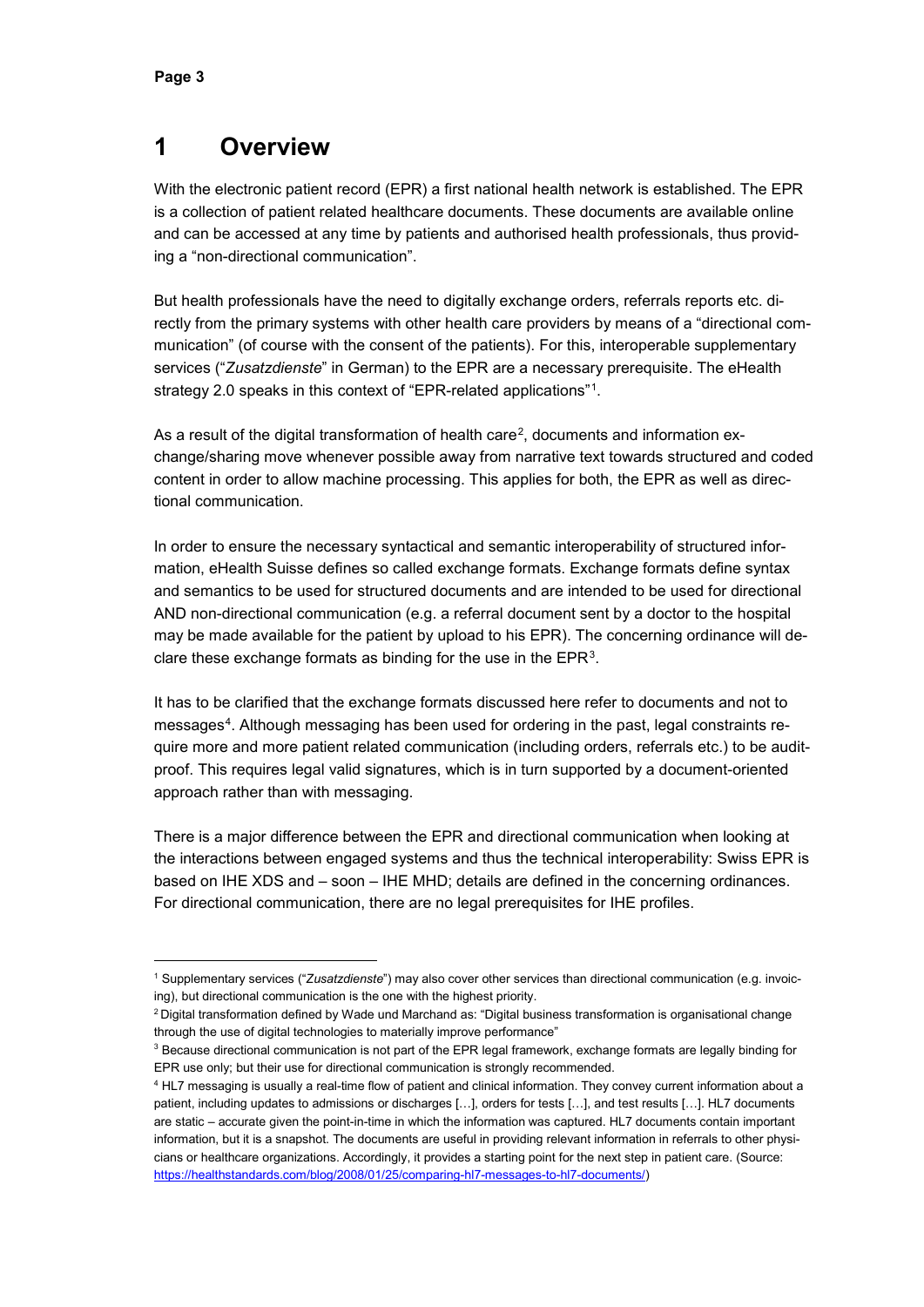### <span id="page-4-0"></span>**2 Intended audience**

This handbook addresses a technical oriented (international) readership involved in developing the specification of the exchange formats. It is expected that the specifications shall reference this handbook and/or reuse parts of it.

# <span id="page-4-1"></span>**3 Objectives**

eMedication, Ordering, Referral, Transition of Care and Requests for Communication<sup>[5](#page-4-3)</sup> are the first exchange formats which will be defined by eHealth Suisse in FHIR format, others will follow. eHealth Suisse adheres to the principle of modularity: parts of an exchange format serving the same purpose shall look the same thus facilitating reuse of code.

One of the aims of this handbook is therefore to define what attributes in a structured document are generic elements in the sense that they look the same in all sorts of orders, referrals etc. Healthcare domain specific elements are in contrast dependent on the use case and to be defined in the specific implementation guide for this use case.

Furthermore, this handbook covers considerations about encryption and – in case of directional communication – document transport.

This handbook will provide guidance for specifying FHIR implementation guides $6$  for ordering and referral documents as well as requests for communication, in particular for radiology, laboratory orders and transition-of-care documents.

In particular, the handbook …

- … defines a basic foundation on which the implementation guides shall build on;
- … points to legal and technical prerequisites;
- … outlines the use cases;
- … defines a common data model;
- <span id="page-4-2"></span>… defines the principle approach for security and privacy considerations.

# **4 Forms / Questionnaires**

Further considerations require a discussion about what is exactly meant with the word "form" and "questionnaire". A bunch of definitions exist for both terms:

• "A form is a [document](https://en.wikipedia.org/wiki/Document) with spaces (also named fields or placeholders) in which to [write](https://en.wikipedia.org/wiki/Writing) or select, for a series of documents with similar contents. The documents usually have the printed parts in common, except, possibly, for a [serial number.](https://en.wikipedia.org/wiki/Serial_number) Forms, when completed, may be a statement, a request, an [order,](https://en.wikipedia.org/wiki/Order_(business)) etc."[7](#page-4-5)

<span id="page-4-3"></span> $5$  E.g. a request for results or a discharge letter from the past.

<span id="page-4-4"></span> $6$  An implementation guide (IG) is a set of rules about how to solve a particular problem, with associated documentation to support and clarify the usage. The term is used interchangeably with "Specification".

<span id="page-4-5"></span><sup>7</sup> [https://en.wikipedia.org/wiki/Form\\_\(document\)](https://en.wikipedia.org/wiki/Form_(document))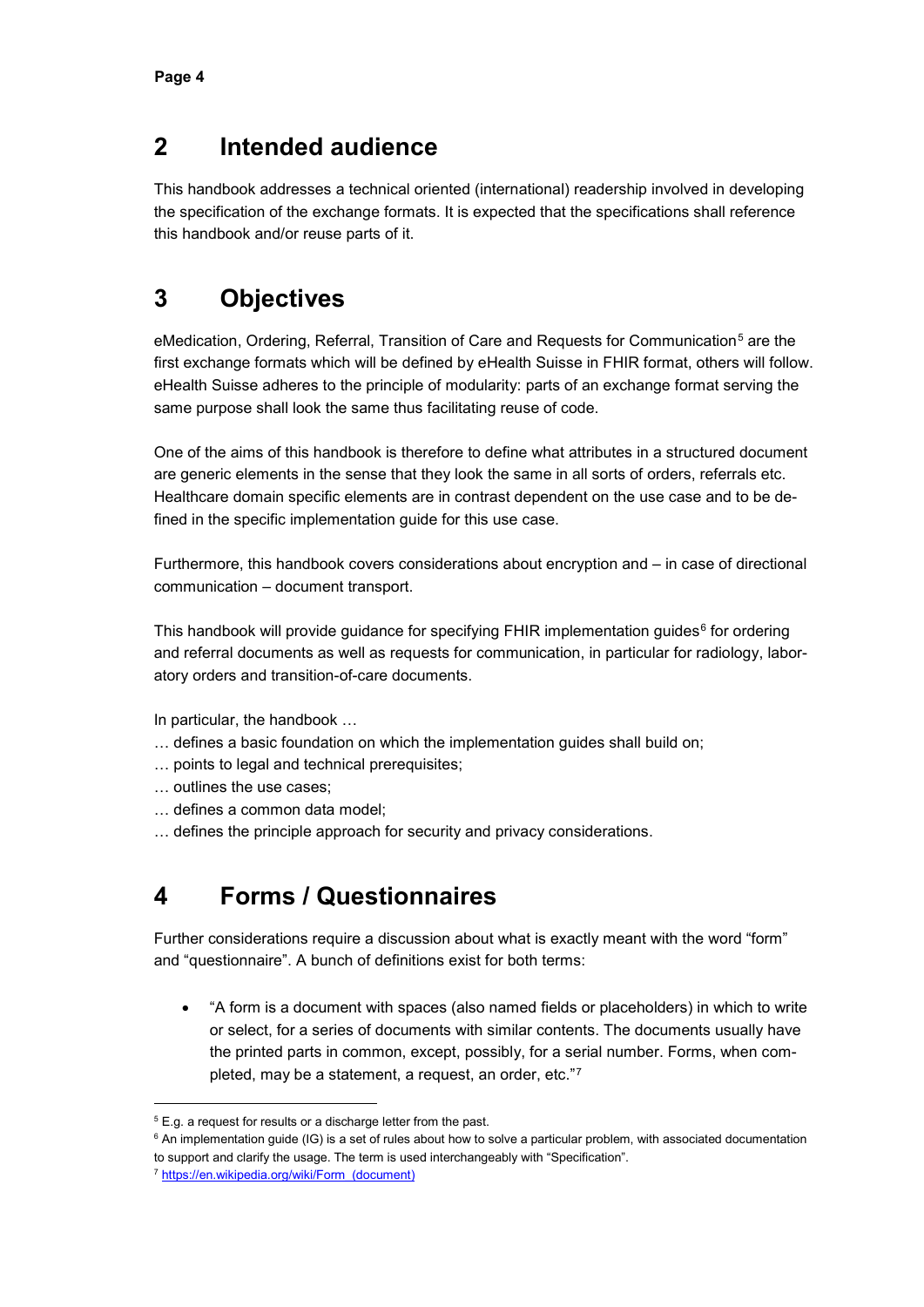- "A form is a structured document with a fixed arrangement. Forms are used to collect the required information in a logical, meaningful fashion for communication and pass to another entity."[8](#page-5-0)
- "Questionnaire: A [form](https://en.wiktionary.org/wiki/form) containing a [list](https://en.wiktionary.org/wiki/list) of [questions;](https://en.wiktionary.org/wiki/question) a means of gathering [information](https://en.wiktionary.org/wiki/information) for a [survey.](https://en.wiktionary.org/wiki/survey)"[9](#page-5-1)
- "A questionnaire is a research instrument that consists of a set of questions or other types of prompts that aims to collect information from a respondent."<sup>[10](#page-5-2)</sup>

The definition of "questionnaire" focusses rather on the purpose than on the nature of the document but it is quite obvious that both terms refer basically to the same thing: what is meant is a structured document with a set of fields, each with a corresponding prompt and possibly with additional remarks/explanations.

This notion applies originally to paper-based documents but can be transferred easily to electronic documents. This leads us to the term "electronic form" or "eForm" which includes not only structuredness of information but also the user interface in terms of screen layout, sequence of items, etc.

Structuredness of information is addressed since ever in IT; in eHealth it has been subsumed under the well-known term "semantic interoperability" (in fact there is syntactical interoperability as well). What has been neglected so far is the problem of uniform representation of the document at sender and receiver site. This aspect however is of crucial importance because differences in representation may alter the meaning of a statement (an example is "same as above" which may change in meaning in case statements are displayed in altered order).

In FHIR, almost everything is a resource, understood as an entity that contains a set of structured data items as described by the definition of the resource type. FHIR provides a so called Questionnaire Resource which allows an organized collection of questions intended to solicit information.

It is important to be aware of the fundamental difference between Questionnaire Resources and all other resource types: Questionnaire Resources describe specific questions and include information such as in what order questions should be displayed, what number/label should be displayed beside each question, conditions in which questions should be displayed (or not), what instructions should be provided to the user, what choices for answers were, etc. In a paperbased world, one would speak of an empty (not yet filled in) form. In this way, the Questionnaire Resource provides a means to standardize the information gathering process (how information is captured). A questionnaire guides the user through a data collection process that ensures appropriate information is collected based on answers to particular questions. It is focused on user-facing data collection.

<span id="page-5-0"></span> <sup>8</sup> <https://www.123formbuilder.com/blog/what-is-a-form/>

<span id="page-5-1"></span><sup>9</sup> <https://en.wiktionary.org/wiki/questionnaire>

<span id="page-5-2"></span><sup>10</sup> <https://www.questionpro.com/blog/what-is-a-questionnaire/>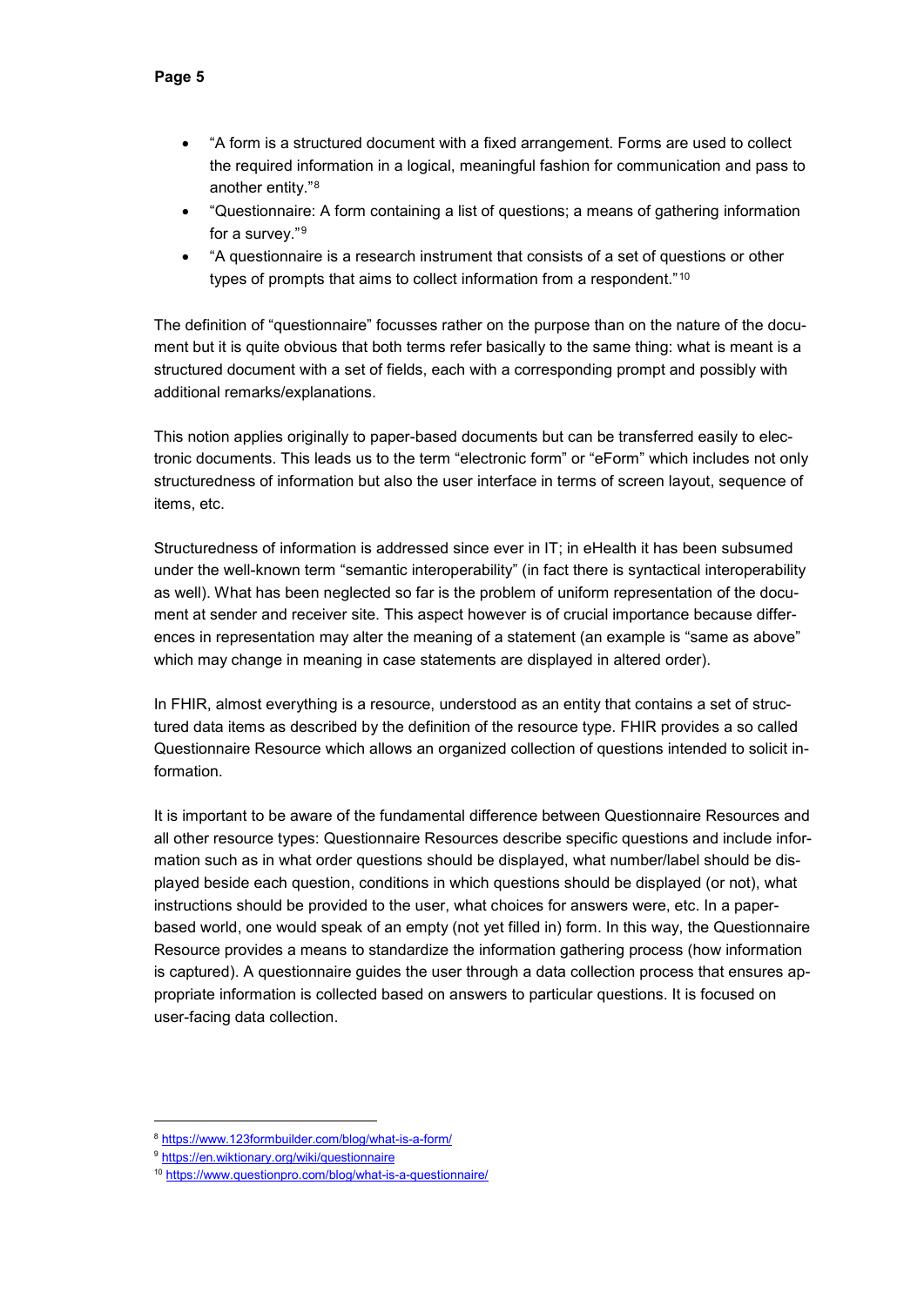All other resources merely define data structures with no guidance on display or rules around capture mechanism, only what data should exist in the end. They depict information models (logical models) and are not intended to capture data directly.

Such logical models are crucial for interoperability<sup>[11](#page-6-2)</sup> and therefore FHIR based exchange formats will always rely on resources other than questionnaires. However, adding a Questionnaire Resource leverages the "machine interoperability" towards "interoperability between human users" by defining the captions (=specific questions) and the order questions should be displayed, etc.

Of course, all this requires a mapping between questionnaire items and the corresponding items in the other resources. The CH-ORF Profile as well as the underlying Structured Data Capture Profile give advice for extracting information from a completed questionnaire (=QuestionnaireResponse Resource) to generate other FHIR resources such as Observations, Medication-Statements, etc.

For the discussion of the question which exchange formats may benefit from a questionnaire refer to section [14.2.](#page-20-0)

### <span id="page-6-0"></span>**5 Use cases**

#### <span id="page-6-1"></span>**5.1 General considerations**

The authors are aware of the fact that real world is not as simple as that the doctor orders and the nurse takes the blood sample. However, in this section, we adhere to this stereotype in order to make the use cases memorable. From the conceptual view, job descriptions and professional degrees happen to be independent from the user roles: e.g. who can make an order is solely dependent from the setting and legal permissibility. Furthermore, the use cases are not limited to communication between practices and hospitals: practice-to-practice communication (e.g. general practitioner (GP) to specialist, hospital to hospital, hospital to retirement home, etc., are meant, too). In short: the scope of consideration is the communication between any sort of institutions in healthcare, including legal bodies as well as insurances.

With regard to orders, referrals, transition of care, etc. wording is usually quite straightforward and terms have a broad, often overlapping meaning, particularly in German: if the patient is sent to a radiology institute, one speaks of "*Zuweisung*"; if the radiology is an inhouse department, "*Röntgenauftrag*" and "*Röntgenverordnung*" are common. From a legal perspective, a "*Röntgenverordnung*" (meaning a doctor's order) is mandatory also if the patient is "zugewiesen" from another institution. "*Röntgenverordnung*" is furthermore the German term for the "*Verordnung des* 

<span id="page-6-2"></span><sup>&</sup>lt;sup>11</sup> Oemig F. Brauchen wir Informationsmodelle. HL7-Mitteilungen Nr. 43/2019[. https://hl7.de/wp](https://hl7.de/wp-content/uploads/hl7m432019.pdf)[content/uploads/hl7m432019.pdf](https://hl7.de/wp-content/uploads/hl7m432019.pdf)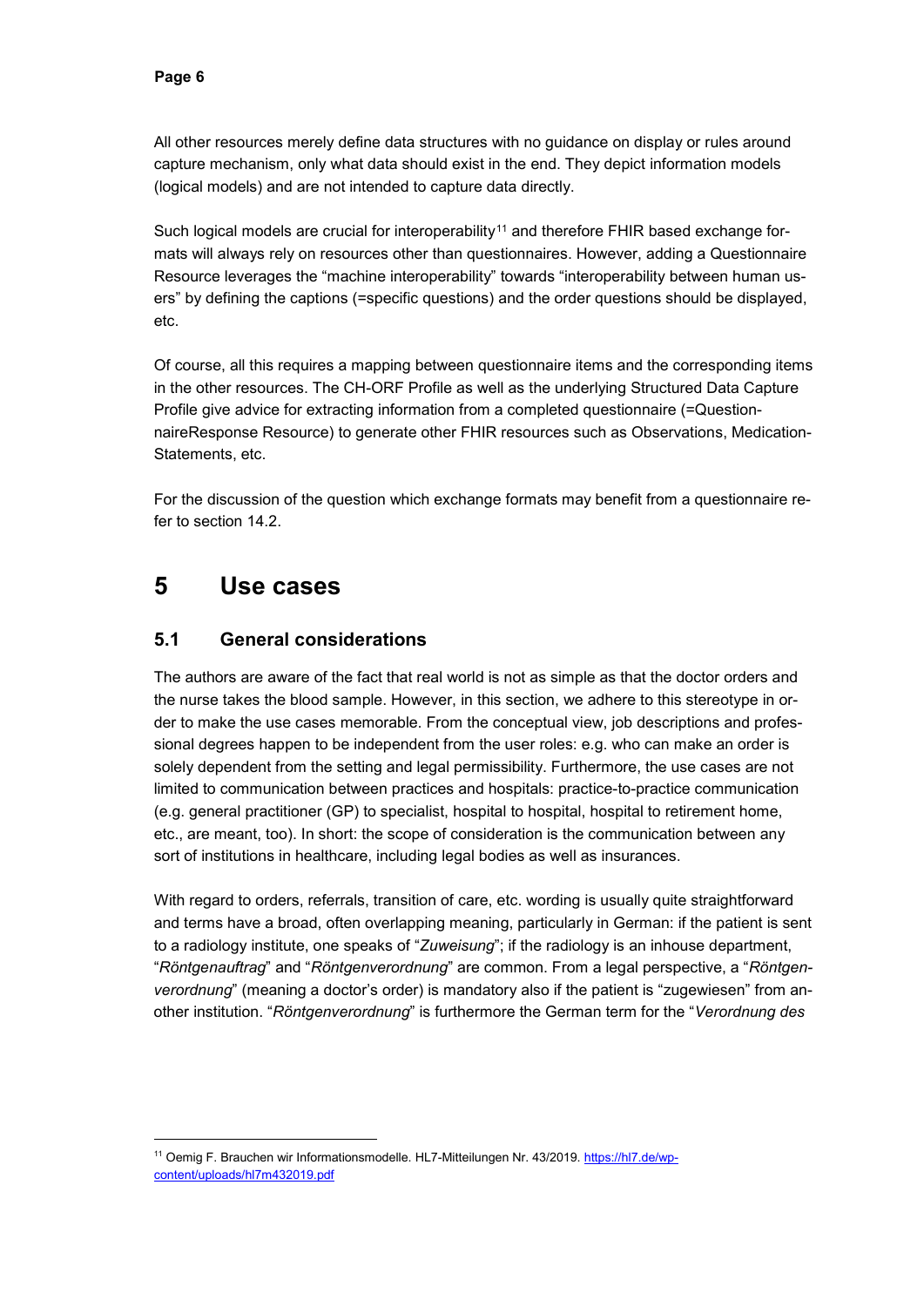*EDI über den Strahlenschutz bei medizinischen Röntgensystemen*"[12.](#page-7-1) Last but not least, "*Zuweisung*" is the preferred term for a transition of care process.[13](#page-7-2)

The current FHIR Version 4.0.1 subsumes all under the ServiceRequest Resource: Service-Request is a record of a proposal/plan or order for a service to be performed that would result in a [Procedure,](http://hl7.org/fhir/procedure.html) [Observation,](http://hl7.org/fhir/observation.html) [DiagnosticReport,](http://hl7.org/fhir/diagnosticreport.html) [ImagingStudy](http://hl7.org/fhir/imagingstudy.html) or similar resource.<sup>[14](#page-7-3)</sup>

In addition to ordering new procedures, imaging studies, etc., results of procedures which hap-pened in the past (or happen now or in future<sup>[15](#page-7-4)</sup>) are very often important but not present and have thus to be requested. From a conceptual point of view, the use cases of requesting results can also be covered by service requests: communicating something can be regarded as a kind of service.

### <span id="page-7-0"></span>**5.2 Radiology order**

We have the following players:

- Order placer: Health professional Dr. O. Rderplacer who is a GP in group practice "Happy Doctors"
- Order filler: Radiology department of "Happy Hospital"
- Patient: Mr. S. Ufferer who needs a radiological exam

We start at the point where patient S. Ufferer has an appointment with Dr. O. Rderplacer: he agrees with the patient that a chest x-ray is necessary which will be made at the x-ray department of "Happy Hospital". Dr. O. Rderplacer writes a radiology order, which contains all necessary information and sends it to the radiology department of "Happy Hospital". For comparison purposes, Dr. O. Rderplacer attaches images and reports made in the past.

For various reasons, scheduling of the appointment is tricky:

- Patient S. Ufferer does probably not know the possible dates, e.g. because he is dependent of his daughter who will bring him by car.
- Neither the patient nor the doctor knows which slots are available in the radiology department.
- Availability of slots and availability of transport etc. may change in time.
- Eventually, the patient may need other appointments that in turn cause collisions.
- Etc.

It is not easy to cover all this in a slim application. For this reason, scheduling is currently out of scope. What however will be provided is the possibility to propose a desired date and time; the latter has to be communicated to the order filler as well as to the patient.

<span id="page-7-3"></span><sup>14</sup> <http://hl7.org/fhir/servicerequest.html>

<span id="page-7-1"></span> <sup>12</sup> <https://www.admin.ch/opc/de/classified-compilation/20163023/index.html>

<span id="page-7-2"></span><sup>&</sup>lt;sup>13</sup> The Joint Commission has defined a "transition of care" as the movement of a patient from one health care provider or setting to another. (Source: The Joint Commission: Transition of Care Document - 2013, p.2[; http://wiki.hl7.org/in](http://wiki.hl7.org/index.php?title=Referral_and_Transition/Transfer_of_Care)[dex.php?title=Referral\\_and\\_Transition/Transfer\\_of\\_Care\)](http://wiki.hl7.org/index.php?title=Referral_and_Transition/Transfer_of_Care)

<span id="page-7-4"></span><sup>&</sup>lt;sup>15</sup> In some situations, work flow prerequisites enforce explicit request for results.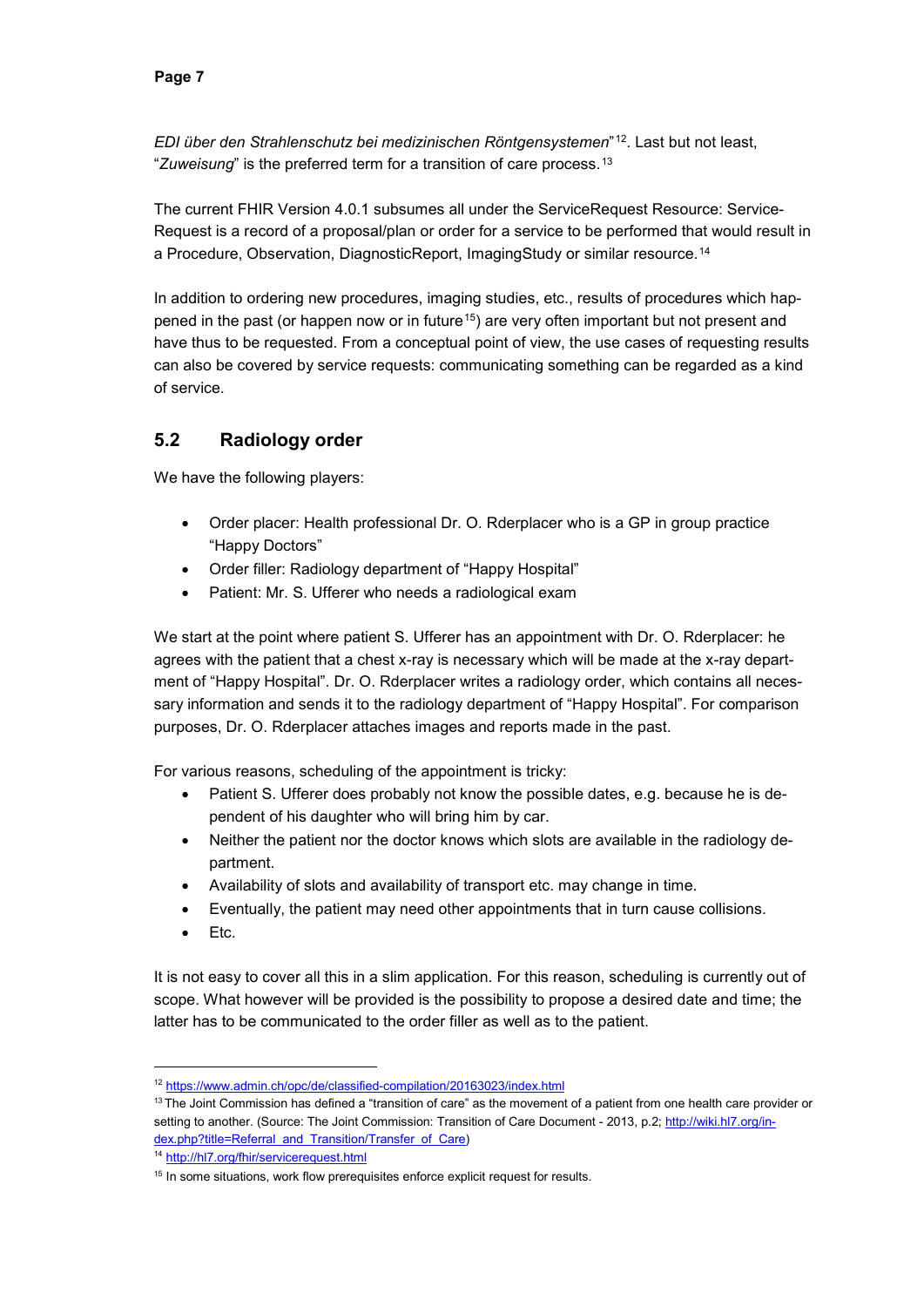In addition to the use case above, the radiology order covers additionally the request for second opinions or for reporting (e.g. images made in a small hospital without a radiologist on duty are sent to a remote radiology department).

#### <span id="page-8-0"></span>**5.3 Lab order**

The use case is close to the one above; we just replace the radiology department by the lab of "Happy hospital":

- Order placer: Health professional Dr. O. Rderplacer who is a GP in group practice "Happy Doctors"
- Order filler: Laboratory of "Happy Hospital"
- Patient: Mr. S. Ufferer who needs a lab exam

However, there is a major difference to radiology insofar as the lab will need some specimen (blood, urine, saliva, etc.) for analysis; certain services offered by labs require devices to be worn by the patient in order to record data (e.g. heart rhythm analysis).

There are various settings:

- 1. Sampling takes place at the site of Dr. O. Rderplacer at the same encounter when the order is placed.
- 2. Sampling takes place at the site of Dr. O. Rderplacer at another time than the encounter where the order is placed.
- 3. Sampling takes place at patient site by staff of Dr. O. Rderplacer; other time than order is placed.
- 4. Sampling takes place at patient site by the patient himself or somebody close to him; other time than order is placed.
- 5. Sampling takes place at the patient site by staff of the lab; other time than order is placed.
- 6. Sampling takes place at the patient site by third party; other time than order is placed.
- 7. Sampling takes place at the site of the lab; other time than order is placed.
- 8. Sampling takes place at third party site; other time than order is placed.
- 9. …

Sampling is not always a procedure at one point in time: some diagnostic procedures (e.g. a heart rhythm analysis) span over a certain time period and/or require special apparatus. In such cases, two or more encounters will be necessary.

Workflow and communication considerations inside an institution (e.g. between Dr. O. Rderplacer and his staff or communication between different departments/employees in the lab) are out of scope.

In case of sampling at the site of the order placer, sampling and subsequent transfer to the lab is straightforward.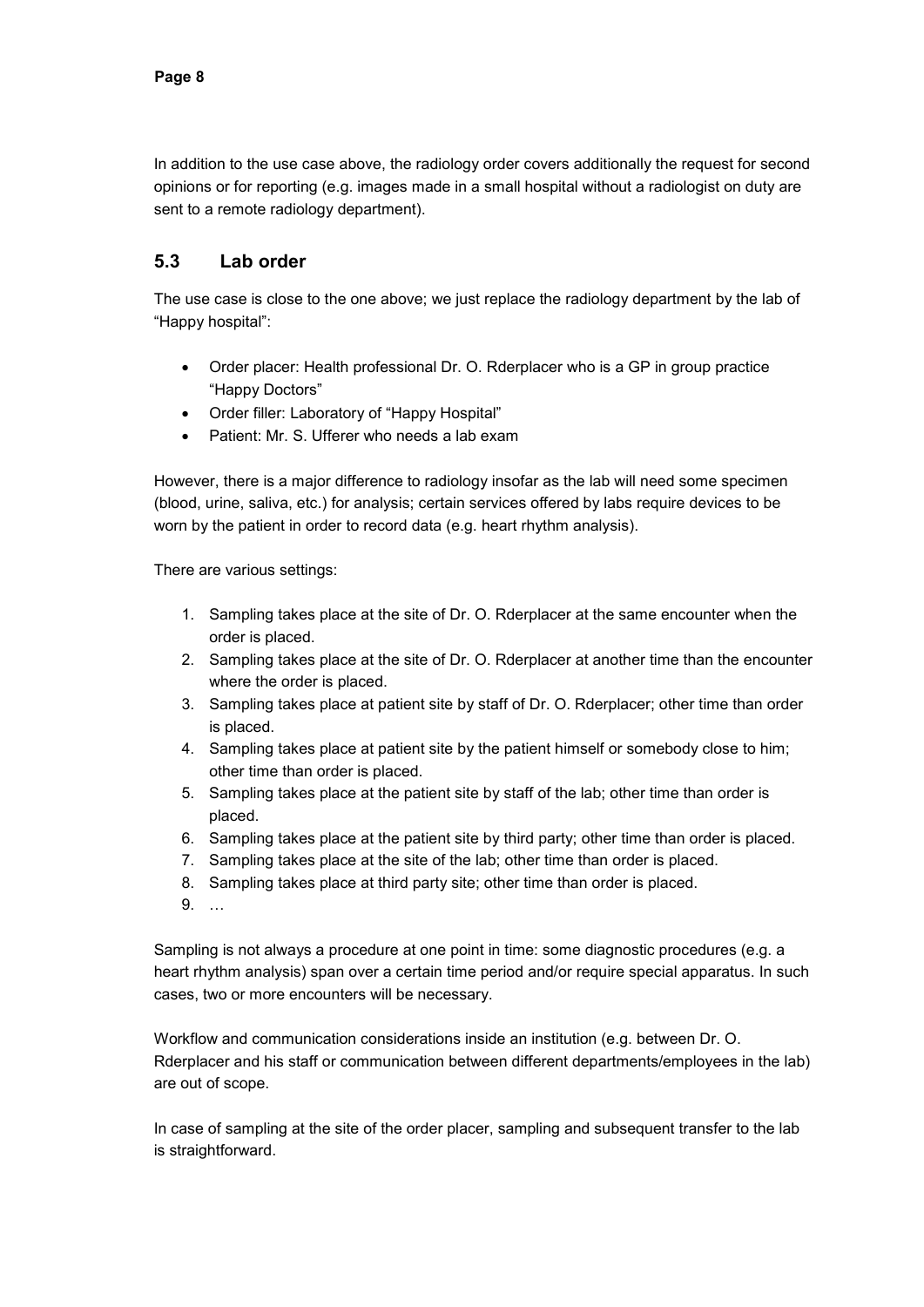The other settings have their own workflow and thus flow of information. High variability is to be expected and a generic approach to cover everything is not realistic. However, the following landmarks can be defined:

- All cases have in common that a dedicated Identifier for the sample (series of samples) is needed in order to link order, sample, result and patient.
- All cases but (1) need some sort of scheduling for the sampling (e.g. proposed date and time).
- In case of involvement of a third party, proposed scheduling has to be communicated to the order filler, to the third party as well as to the patient. Responsibilities for sampling (including confirmation/update of the schedule) have to be stated.

### <span id="page-9-0"></span>**5.4 Transition of care letter**

The use case is close to the radiology use case: we just replace the radiology department by e.g. the surgery department of "Happy hospital". Although one might prefer a name change for the GP (e.g. Dr. R. Eferrer; paying tribute to the fact that in general language it is a referral rather than an order), we stay with the name of the GP as Dr. O. Rderplacer: as already mentioned before, with regard to the communication, there is no conceptual difference between referral and order.

The players are:

- Order placer: Health professional Dr. O. Rderplacer who is a GP in group practice "Happy doctors"
- Order filler: Surgery department at "Happy Hospital"
- Patient: Mr. S. Ufferer who needs a surgical intervention

We start at the point where patient S. Ufferer has an appointment with Dr. O. Rderplacer: He agrees with the patient that some surgery is necessary which will be made at the surgery department of "Happy Hospital". Dr. O. Rderplacer writes a referral which contains *all necessary information* and sends it to the surgery department of "Happy Hospital". This includes existing xrays and reports as well as lab results.

For various reasons, scheduling of the appointment is again tricky:

- Patient S. Ufferer does probably not know the possible dates, e.g. because he is dependent of his daughter who will bring him by car.
- Neither the patient nor the doctor knows which slots are available in the surgery department.
- Availability of slots and availability of transport etc. may change in time.
- Eventually, the patient may need other appointments, which in turn cause collisions.
- Etc.

It is not easy to cover all this in a slim application. For this reason, scheduling is currently out of scope. What however will be provided is the possibility to propose a desired date and time.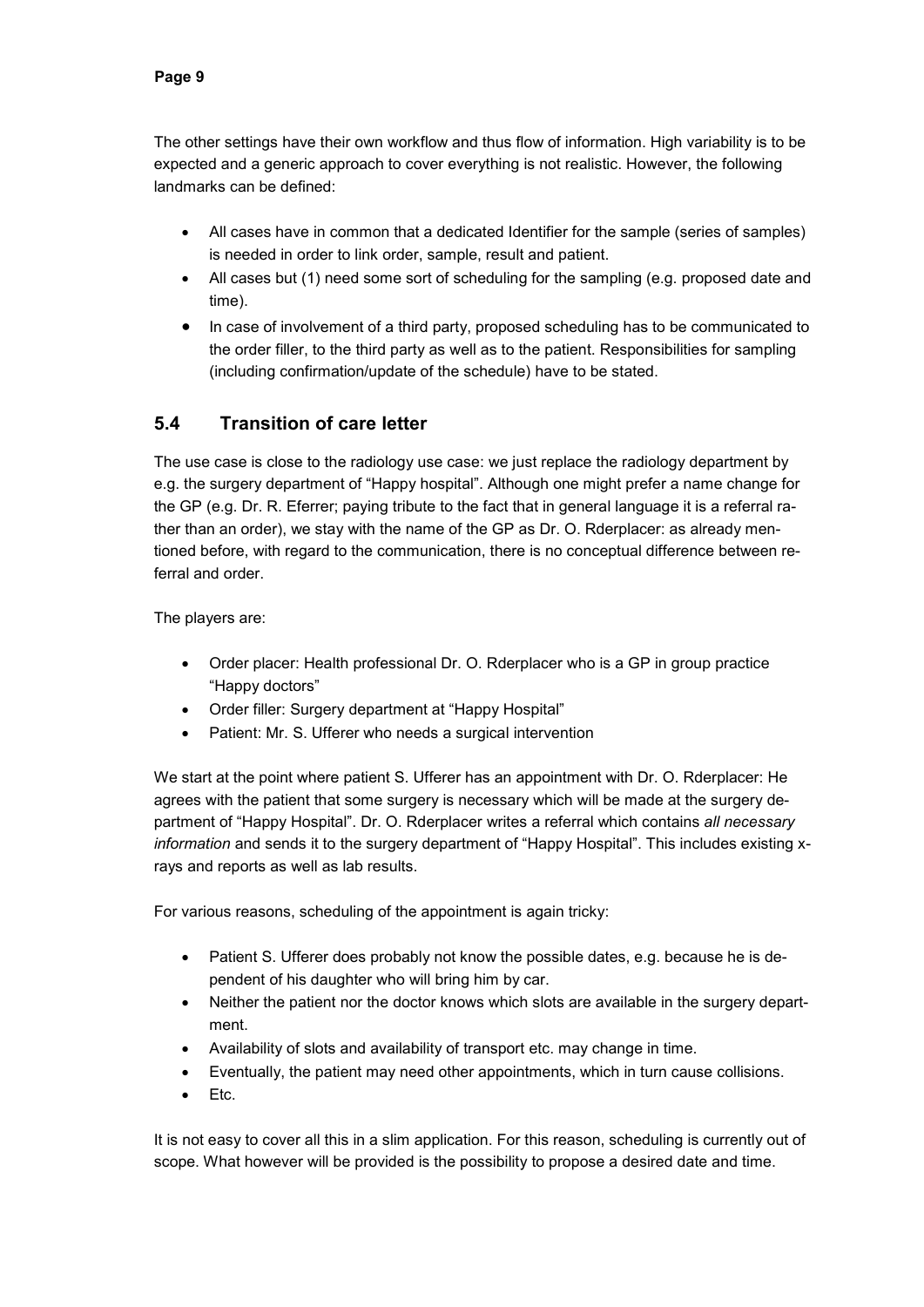#### <span id="page-10-0"></span>**5.5 Requesting results**

Results of procedures are often not present but of crucial importance. They have therefore to be **requested.**

The players are:

- Order placer: Health professional Dr. O. Rderplacer who is a GP in group practice "Happy doctors"
- Order filler: Surgery department at "Happy Hospital"
- Patient: Mr. S. Ufferer who was in "Happy Hospital" for surgery 2 or 3 years ago

Although one might prefer a name change for the GP (e.g. Dr. R. Equester; paying tribute to the fact that in general language it is a request rather than an order), we stay with the name of the GP as Dr. O. Rderplacer: with regard to the author, there is no conceptual difference between communication request, referral and order.

The use case is agnostic to the nature of service: A request for information may concern radiological results, lab results, results of medical or diagnostic procedures, a discharge letter, etc.

<span id="page-10-1"></span>In contrast to the preceding use cases there are no scheduling issues.

### **5.6 Second opinion**

The second opinion use case is most frequent within radiology but also appears in other healthcare domains. It can be considered as a special case of an order. Conceptually, the use case is like a lab order: some "material" is sent, e.g. images (instead of urine, blood etc.) and – same as with the lab order – a result is expected which will be an interpretation/diagnosis rather than a lab figure.

The second opinion as described above has to be distinguished from real-time remote reporting and case presentation such as provided by various teleradiology solutions. The latter requires however a technical infrastructure which is beyond what is necessary for directional communication such as discussed here.

### <span id="page-10-2"></span>**6 Service request process**

This section describes the process of **generating** a service request. Everything said here applies in principle for all sorts of service requests including transition of care letters, although some use cases of transition of care may not use the feedback mechanism described below. For this reason, this section describes things based on an order (e.g. radiology order).

The use cases outlined in the preceding sections depict the current way how orders are done today but they neglect a particular problem which becomes more and more important. We do have basically these two settings: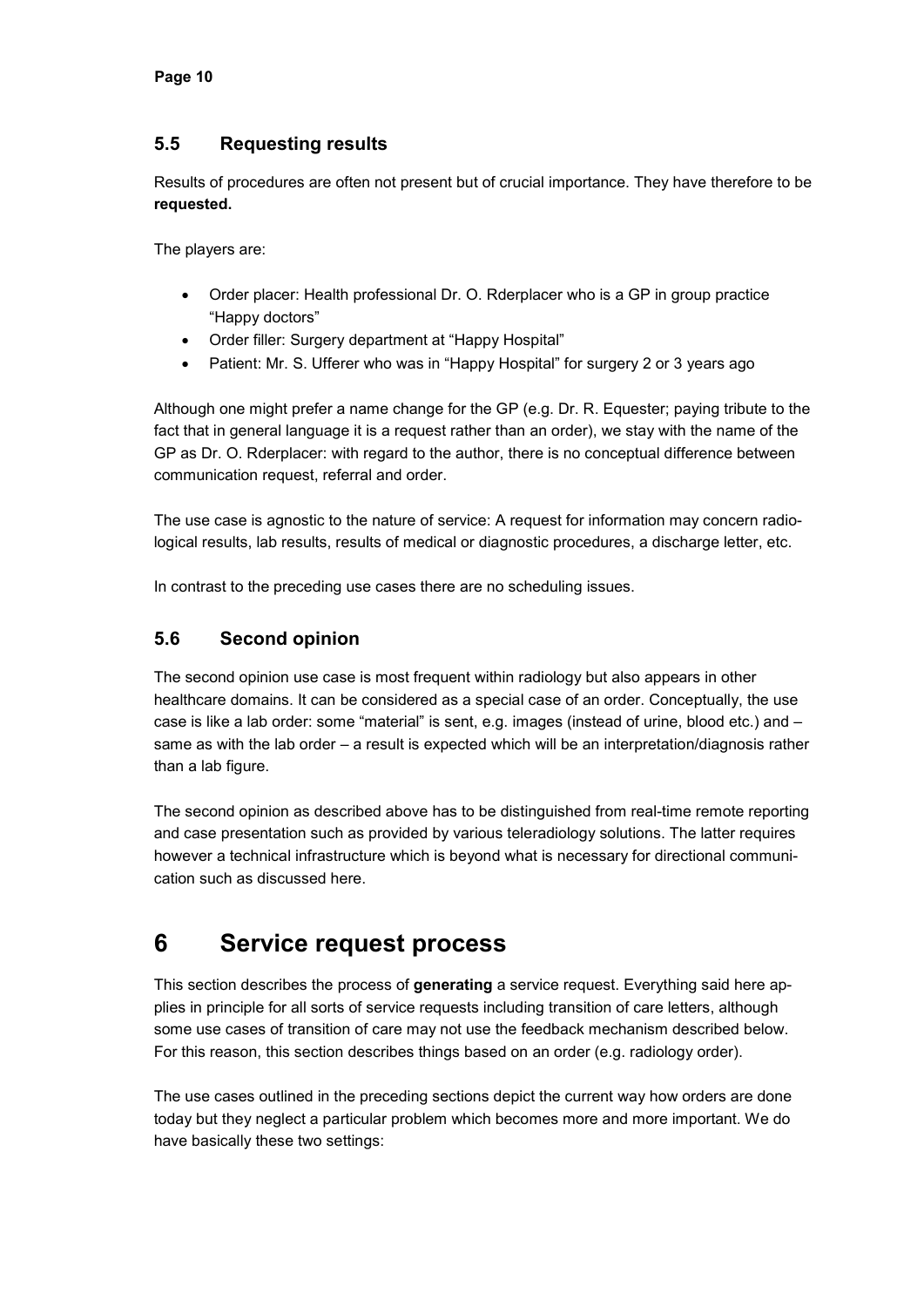- The requesting clinician has and wishes to exercise the authority (and expertise) to decide exactly what action will be done.
- The requesting practitioner is seeking another practitioner or organization to use their own expertise and/or authority to determine the specific action to take.

Unfortunately, specialist at order filler site do not always agree upon the self-assessment of the referring clinician: meaning that they very often do not consider the ordered procedure as adequate for a given diagnostic question.

Currently, such discrepancies cause two problems: consultations with the order placer are time consuming, and sometimes, order placers are not happy when confronted with questions about appropriateness of ordered procedures.

Mitigation of these problems can be achieved by establishing a structured process of feedback from the order filler towards the order placer: such feedback may contain a proposal for alternative diagnostics (e.g. ultrasound instead of MRI, more suitable lab analysis, etc.) including the reason why. The process is not limited to a single response: a proposal of an alternative diagnostic procedure may rise new issues to be discussed, etc. In short, the next generation ordering process will include a ping-pong of request and response (see [Figure 1\)](#page-11-0) by the order placer and the order filler facilitating the strive for the most adequate procedure.



<span id="page-11-0"></span>*Figure 1: Service request process with feedback (ping-pong). Further description see text.*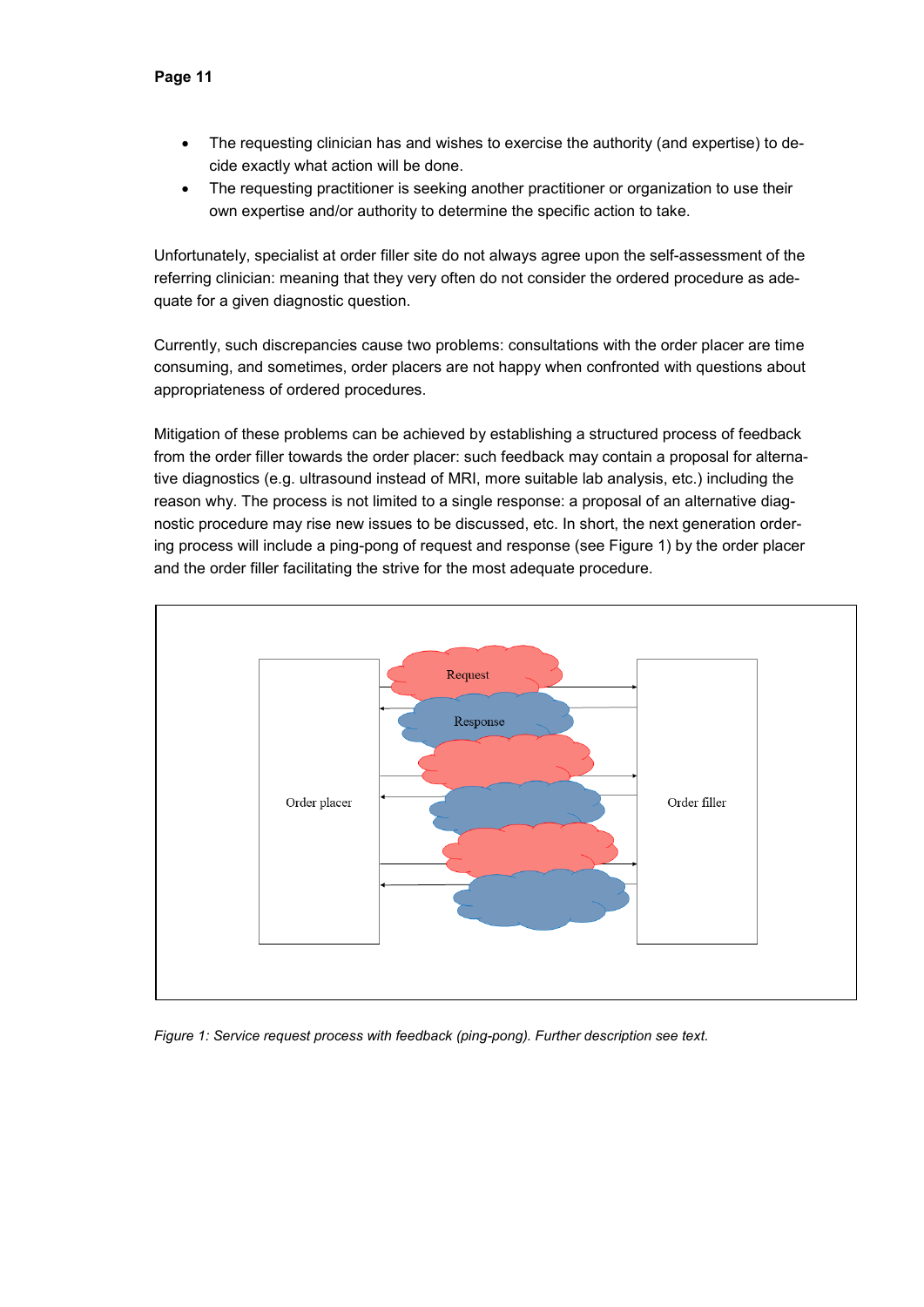For the time being such feedback will be given by a human, but it is quite clear that the final aim is to implement machine generated feedbacks, or with other words: the order placer will be sup-ported by a clinical decision support system (CDSS)<sup>[16](#page-12-2)</sup>. It is important to notice that the CDSS discussed here is at the site of the order filler.

The setting requires bidirectional communication (e.g. the ping-pong described above) irrespective of whether a CDSS or a human provides feedback.

This handbook and the specifications of exchange formats and directional communication don't go neither into the mechanism of feedback generation nor the CDSS itself.

A request for results may usually not need a feedback mechanism in order to find the best suited proceeding. However, the answer to the request (e.g. sending the requested information) can be sent in the same way as a feedback. Thus, from a technical perspective, the ping-pong paradigm also applies.

# <span id="page-12-0"></span>**7 Adaptive forms**

From a generic point of view, adaptive forms allow tailoring and thus provide additional comfort to the user by omitting unnecessary questions. For a technical description refer to section [14](#page-19-1) which explains FHIR Structured Data Capture and the Order and Referral by Form (CH-ORF) Implementation Guide.

Adaptive forms shall not be confused with the feedback feature described in section [6.](#page-10-2) Whereas feedback requires a deep healthcare domain specific knowledge, adaptability in forms is quite straightforward in that questions are displayed context dependent. An example is the question about pregnancy which will appear in a service request only in case the gender (asked first) is female.

### <span id="page-12-1"></span>**8 Meeting new requirements**

Evolution in diagnostics and therapies imposes frequently new requirements for service requests. This contradicts to a certain extent with interoperability, requiring well-defined structures (syntactics) and codes (semantics), which makes changes time consuming.

In order to provide both – interoperability AND flexibility – service requests and communication requests shall be implemented based on FHIR Structured Data Capture Implementation Guide (SDC) and the Order and Referral by Form (CH-ORF) Implementation Guide respectively.

<span id="page-12-2"></span> $16$  A clinical decision support system (CDSS) is a [health information technology](https://en.wikipedia.org/wiki/Health_information_technology) system that is designed to provide [phy](https://en.wikipedia.org/wiki/Physician)[sicians](https://en.wikipedia.org/wiki/Physician) and other health professionals with clinical decision support (CDS), that is, assistance with clinical [decision-mak](https://en.wikipedia.org/wiki/Decision-making)[ing](https://en.wikipedia.org/wiki/Decision-making) tasks. A working definition has been proposed by Robert Hayward of the Centre for Health Evidence: "Clinical decision support systems link health observations with health knowledge to influence health choices by clinicians for improved health care."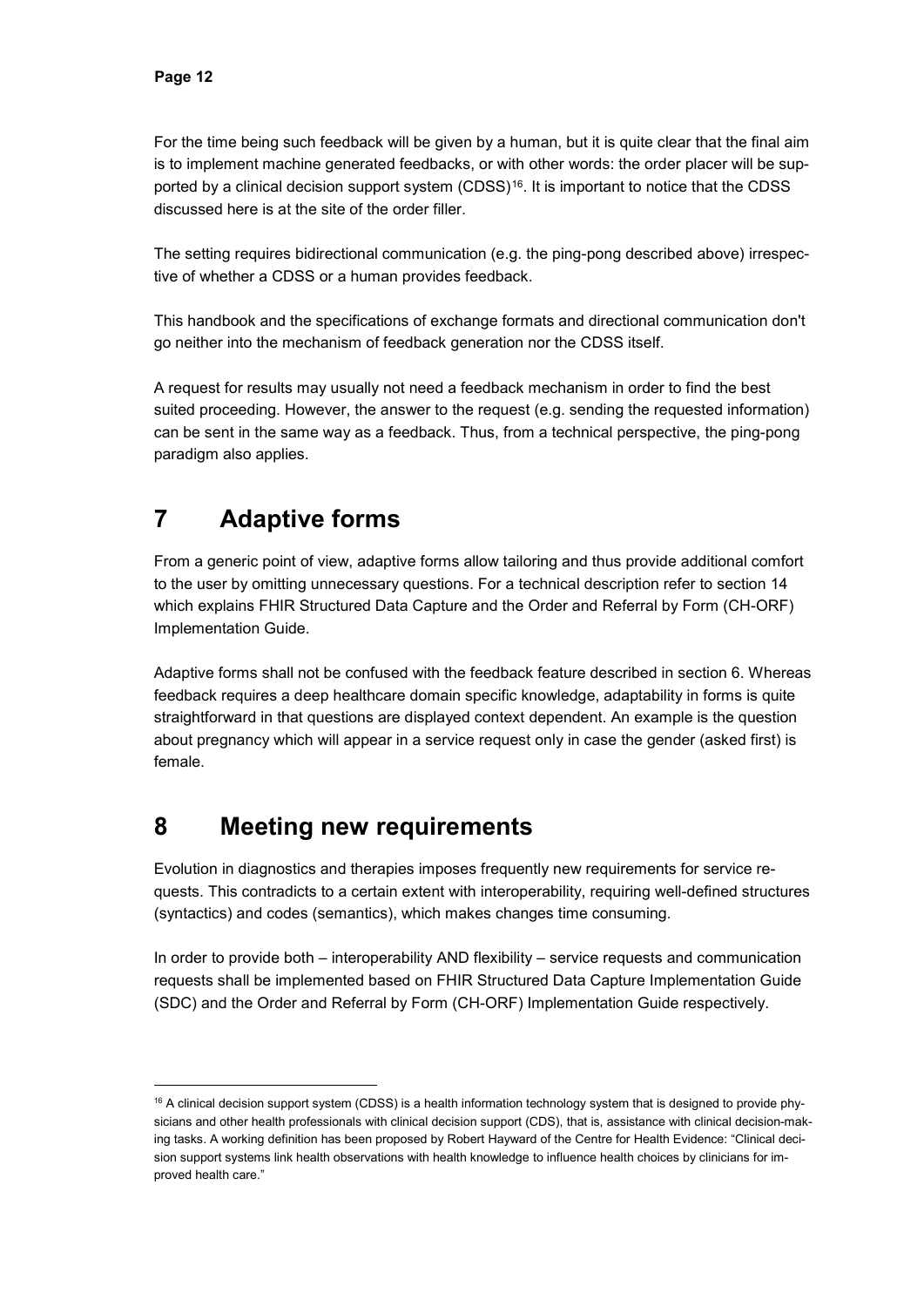The reason behind this decision is illustrated in the following example: let's assume that a new diagnostic radiology procedure requires an additional lab parameter so far not used in radiology orders. It may take some time to implement this with the necessary changes in conventional GUI's, interfaces, etc. However, adding this lab item in the questionnaire is quite simple. As the whole questionnaire response shall be rendered as PDF/A document, the new lab value can be transmitted to the receiver. This is far from perfect but better than nothing for the time it takes for a full implementation in a new version of the exchange format.

For a technical description of structured data capture (SDC) refer to section [14.](#page-19-1)

It is however important to notice that flexibility does not mean that the structure and coding of service requests can be negotiated by individual service providers and their partners because this would lack interoperability.

The idea is that service requests in a particular healthcare domain (e.g. radiology) are well defined at a certain point in time; however, that new requirements can be met in short time.

The envisaged general setting (see [Figure 2\)](#page-13-0) is that an authority (e.g. society of radiology) defines structure and semantics of service requests in its healthcare domain. The resulting forms are then made available in a repository for form definitions.

Service providers may download the forms which are suitable for their services; they may enrich them with brandings (e.g. headers and/or footers with logos, staff coordinates, etc.) but they shall not otherwise alter these forms.

Order placers can then receive such forms and fill them in as required by the particular order placement. The same paradigm applies for feedbacks.



<span id="page-13-0"></span>*Figure 2: High-level view of envisaged setting for service requests. Description see text.*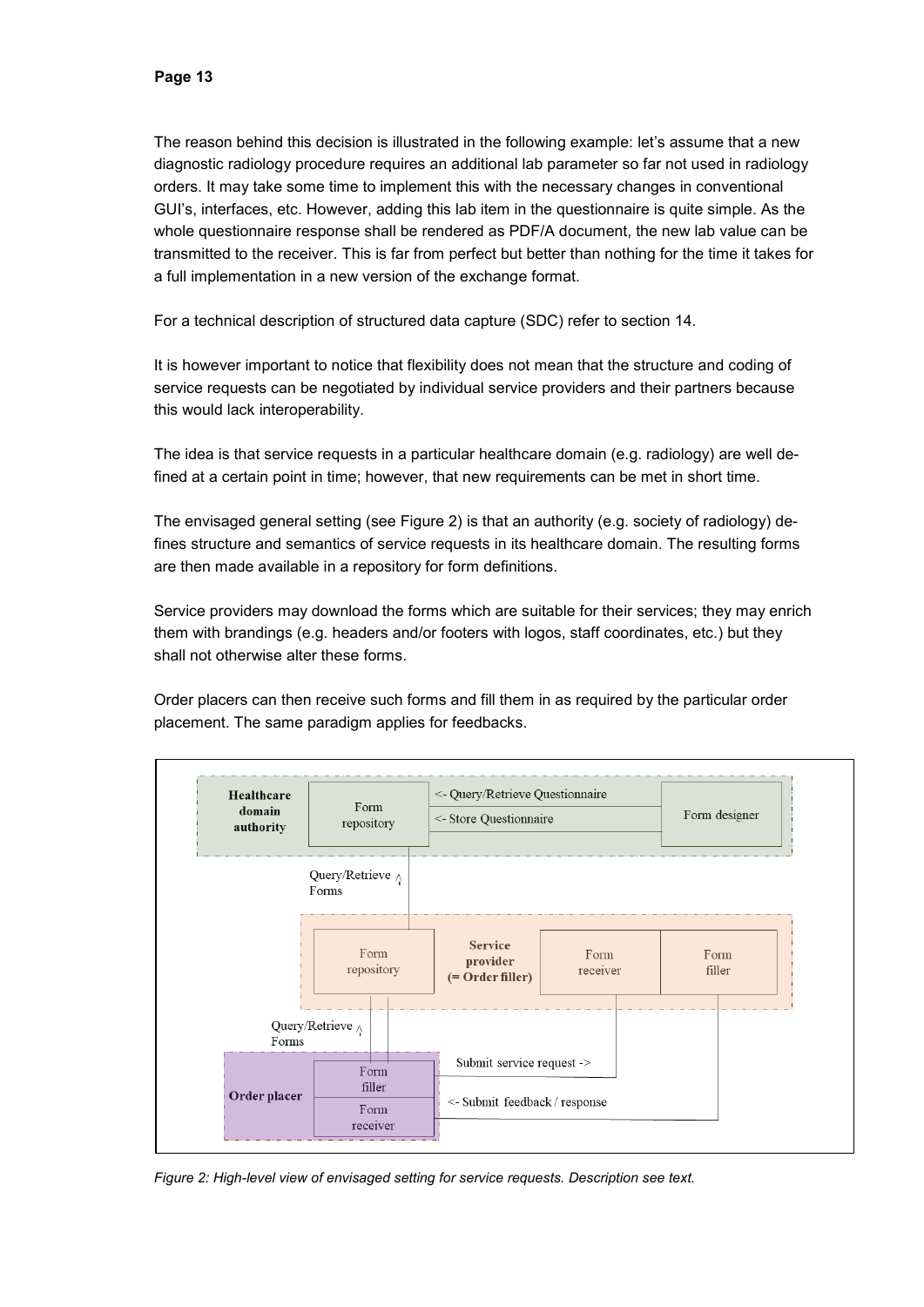In comparison with the corresponding graphic in the FHIR Structure Data Capture Implementa-tion Guide (SDC)<sup>[17](#page-14-2)</sup>, [Figure 2](#page-13-0) focuses on the broad concept and does for instance not show a SDC Form Archiver (write-only system responsible for archiving completed forms as well as works in progress). Furthermore, pre-population of forms by a form manager is not depicted in [Figure 2](#page-13-0) but subsumed under the Form filler (prepopulating e.g. patient demographic data from the PIS) and Form repository (prepopulating the branding as described above).

### <span id="page-14-0"></span>**9 Form representation (e.g. graphical user interface)**

### <span id="page-14-1"></span>**9.1 Challenges**

Form representation/graphical user interface (GUI) includes questions about adaptive behavior (refer to section [7\)](#page-12-0) and flexibility for new requirements (refer to section [8\)](#page-12-1).

However, what shall be discussed here is the content representation for the user which brings two questions forward:

- 1. Wholeness of a document
- 2. Order of the content

Ad 1) In order to achieve wholeness, it must be ensured that the receiver can percept everything that the sender has sent. This principle however contradicts use cases which imply partial information display. Examples for this are cockpits which display only key information in order to give a quick overview, exclusion of sensible information for certain user roles due to privacy obligations etc.

Another issue is that full adherence to wholeness is barely feasible: strictly speaking, altering page brakes (e.g. due to different screen sizes) can already affect perception.

Ad 2) Changing the order of the content (e.g. the order of sections in text) can alter the meaning because of wordings like "as mentioned above" or "same as above", etc.

Another question is what attributes are part of a specific exchange format. Generic elements (see section [14.3.1\)](#page-22-1) are basically defined in this handbook. Healthcare domain specific elements (see section [14.3.2\)](#page-22-2) are dependent by the use case; therefore they are defined by the specific implementation guide and correspondingly in EPRO-FDHA, Annex 4 (*Anhang 4 EPDV-EDI*).

It is however not considered to be a good practice to constrain attributes by means of CDA closed templates because this hinders development of new versions: open templates make piloting of new versions with additional attributes much easier.

<span id="page-14-2"></span> <sup>17</sup> <http://hl7.org/fhir/uv/sdc/2019May/workflow.html>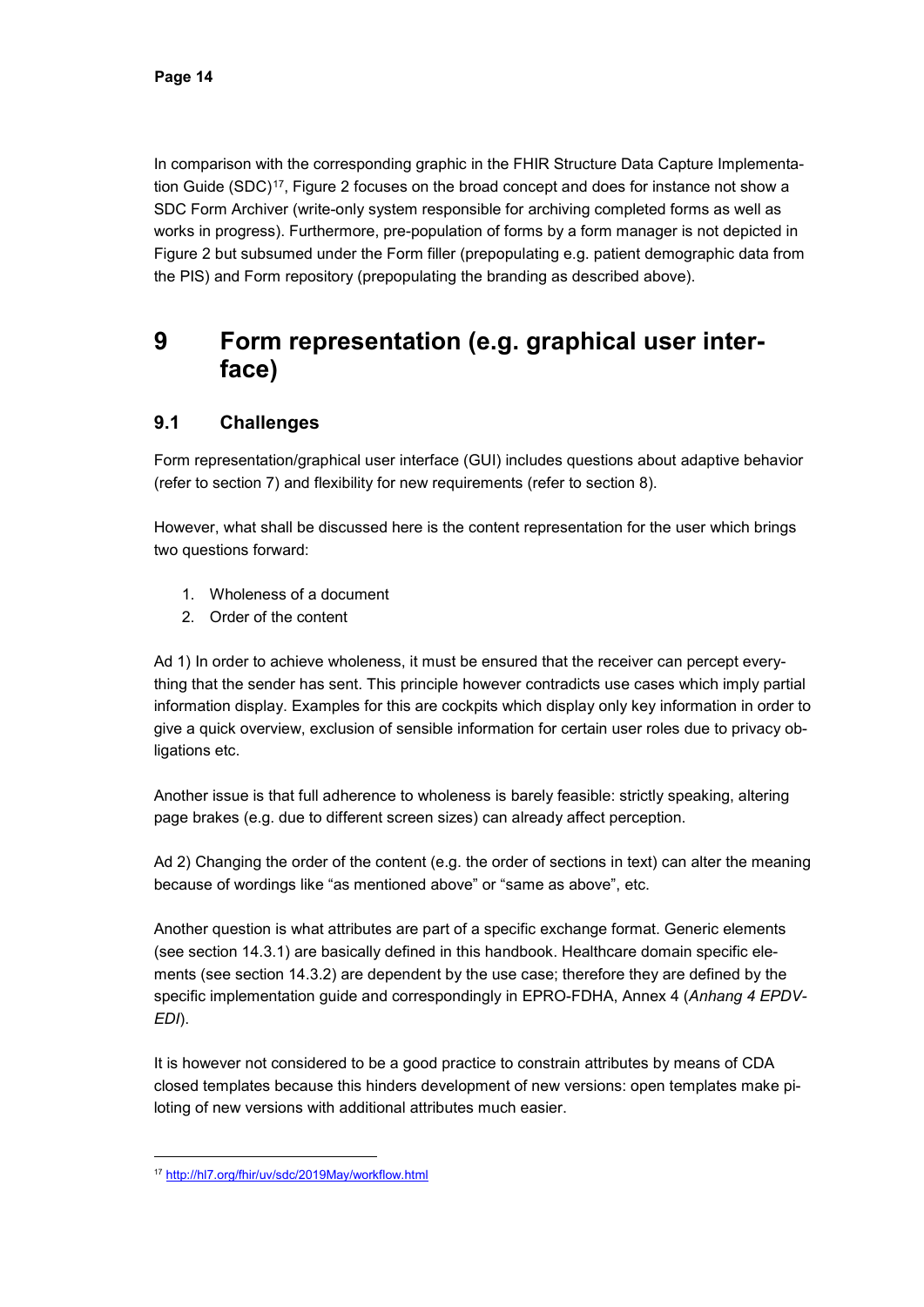#### <span id="page-15-0"></span>**9.2 Feasible approach**

The following principles may be sufficient in practice:

- 1) Wholeness: The order placer application is obliged to assure that the whole content is accessible for a human receiver by providing a PDF/A containing all content correctly rendered.[18](#page-15-4)
- 2) Order of the content: The order of content representation must match between sender and receiver in terms of left to right and top to bottom.
- 3) Responsibility for partial display of content (e.g. after forwarding to further applications) lies with the responsibility of the receiving application.

Ad 1) Compared to a CSS/HTML approach (or similar technology) the PDF/A solution has two advantages: a) verification of correct operation (e.g. in terms of certification) is necessary only at sender site; b) ability to display PDF/A is usually anyplace.

The discussion about wholeness must also include the question which attributes shall be part of a particular exchange format and if an implementer may add custom attributes.

Ad 2) This is considered as a feasible compromise between truth of representation and conflicting interests such as e.g. ergonomic requirements to GUI's.

<span id="page-15-1"></span>Ad 3) It must be granted that there is no change in clinical meaning.

# **10 Technical prerequisites**

### <span id="page-15-2"></span>**10.1 EPR**

The Swiss EPR is document-oriented and bases on HL7 CDA but support of the FHIR based IHE profiles for mobile health is under way. Although these profiles carry "mobile health" in the name, they are not limited to mobile devices but also suitable to be implemented in primary systems.

### <span id="page-15-3"></span>**10.2 Exchange formats**

The exchange formats for structured information developed so far are CDA documents and cover these domains  $19<sup>°</sup>$  $19<sup>°</sup>$ 

- *eImpfdossier* (eVaccination record)
- *eLaborbefund* (eLaboratory findings)
- *eMedikation* (eMedication)

<span id="page-15-4"></span><sup>&</sup>lt;sup>18</sup> PDF is not free of display errors and ambiguities; however, they are generally considered to have less impact than CSS and HTML (or comparable technologies). Furthermore, PDF/A is accepted broadly in document management systems including audit-proof archiving.

<span id="page-15-5"></span><sup>19</sup> <https://www.e-health-suisse.ch/technik-semantik/semantische-interoperabilitaet/austauschformate.html>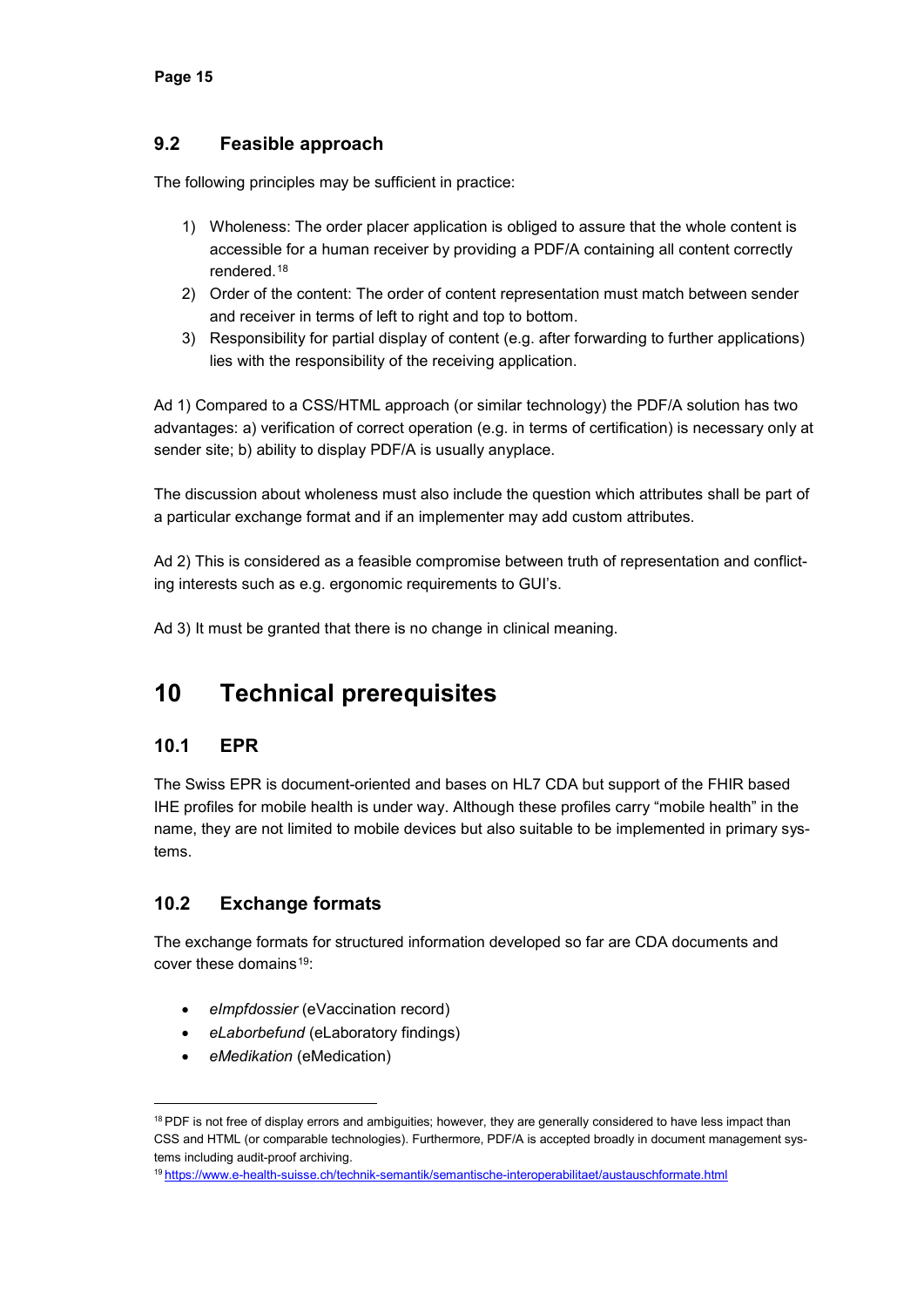- *Laborbefunde im Transplantationsprozess* (Laboratory findings in the transplantation process)
- *Laborbefunde für Qualitätskontrolle* (Laboratory findings for quality control)

However, transition to FHIR has started and the eMedication exchange formats are defined as CDA documents as well as FHIR documents. Future exchange formats will be developed presumably in FHIR only.

# <span id="page-16-0"></span>**11 Security and privacy considerations**

### <span id="page-16-1"></span>**11.1 EPR**

Security considerations for the Swiss EPR are not subject of this paper, because they are subject to strong legislation and therefore covered by law and ordinance.

### <span id="page-16-2"></span>**11.2 Directional communication**

The term "directional communication" points to the fact that there is one sender and one or many recipients of a particular message; all of them are well known at the moment a document is sent. This is in contrast to "document sharing" where a document is provided to a repository; at time of providing the document, nobody knows if, and if yes by whom and when, the document will be retrieved.

Whereas it is nearby impossible to sensibly implement end-to-end encryption (E2EE) with document sharing, E2EE is feasible for directional communication, because the receiver and his public key for decryption is known.

Swiss data protection law already considers the fact of a hospital stay as particularly worth protecting, which means that nearby all patient related directional communication is particularly worth protecting. As a consequence, exchange of sensitive content needs encryption as well as all data allowing conclusion of the patient such as name, surname, PID, etc.

Although not every provider of communication solutions in healthcare has implemented their services in this way (2020), the Swiss Federal Data Protection Commissioner requires that future implementations of directional communication solutions shall not allow access to the con-tent of a document but for the sender and the recipient.<sup>[20](#page-16-3)</sup>

It has to be stated clearly that the authors do not consider a general requirement for E2EE at the level of individual persons as sensible for directional communication. However, there may

<span id="page-16-3"></span> <sup>20</sup> Personal communication: *Burkhard Schwalm. Eidgenössischer Datenschutz- und Öffentlichkeitsbeauftragter EDÖB. 29 Jul 2014: «Röntgenbilddaten von Menschen und begleitende Texte sind gemäss Bundesgesetz über den Datenschutz (DSG, SR 235.1) besonders schützenswerte Personendaten (Art. 3 Buchstabe c, DSG). Da es nicht notwendig ist, dass die Intermediäre Kenntnis des medizinischen Inhalts der übermittelten Daten haben, müssen diese mit den notwendigen technischen und organisatorischen Massnahmen gegen Einsichtnahme geschützt sein. Konkret sollen die Bilder und Befundberichte nicht unverschlüsselt bei den Intermediären vorliegen und die Intermediäre selbst dürfen keinen Zugang zu den Schlüsseln haben.*»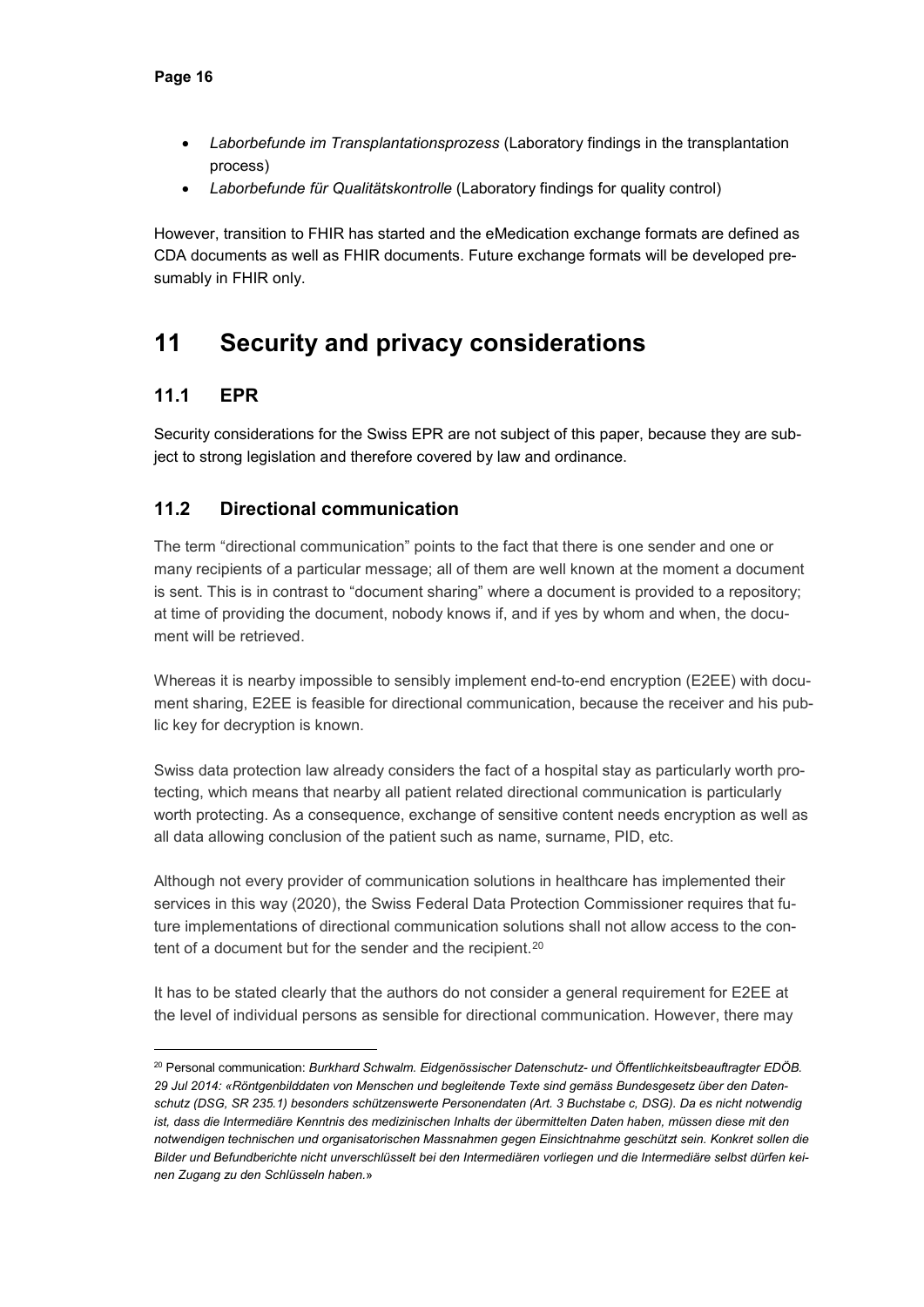be certain use cases where an E2EE between persons might be desirable and/or enforced by law.

#### <span id="page-17-0"></span>**11.3 Patient consent**

Depending on the topic, documents may need to document a patient consent. FHIR covers this requirement by means of the resource Consent  $-$  Content<sup>[21](#page-17-3)</sup> which is used to express consent for advanced care directive, research treatment as well as privacy consent. Details must be discussed in a future version in the light shed by a particular use case.

#### <span id="page-17-1"></span>**11.4 Document signature**

FHIR recommends the use of W3C Digital Signatures or JSON Digital Signatures for digital sig-natures<sup>[22](#page-17-4)</sup>. If the document has to be signed it is recommended to use the specification for envel-oped signature as profiled in the IHE DSG Profile.<sup>[23](#page-17-5)</sup>

### <span id="page-17-2"></span>**12 Real world model of the service request**

[Figure 3](#page-18-0) shows a real-world model of the service request, analogous to the DICOM Model of the real world $24$ , but focusing on the communication between institutions. Information pathways and processes inside institutions (e.g. communication between the GP and his assistant, specimen handling and information flow at the lab, etc.) are not depicted with the following exception: sampling of specimens (such as blood, urine etc.) can take place at the site of the order placer or the order filler, but may also be done by third parties (e.g. Spitex). This is addressed by means of the items "Order placer task", "Order filler task" and "Third party task" which are depicted because the service request may relate to them via Specimen ID; furthermore, the Service Request may contain desired dates and places for appointments (not depicted in [Figure 3\)](#page-18-0).

<span id="page-17-3"></span> <sup>21</sup> <https://www.hl7.org/fhir/consent.html>

<span id="page-17-4"></span><sup>22</sup> <https://www.hl7.org/fhir/signatures.html>

<span id="page-17-5"></span><sup>&</sup>lt;sup>23</sup> [https://wiki.ihe.net/index.php/Document\\_Digital\\_Signature](https://wiki.ihe.net/index.php/Document_Digital_Signature)

<span id="page-17-6"></span><sup>&</sup>lt;sup>24</sup> DICOM Model of the real world: [http://dicom.nema.org/dicom/2013/output/chtml/part03/chapter\\_7.html](http://dicom.nema.org/dicom/2013/output/chtml/part03/chapter_7.html)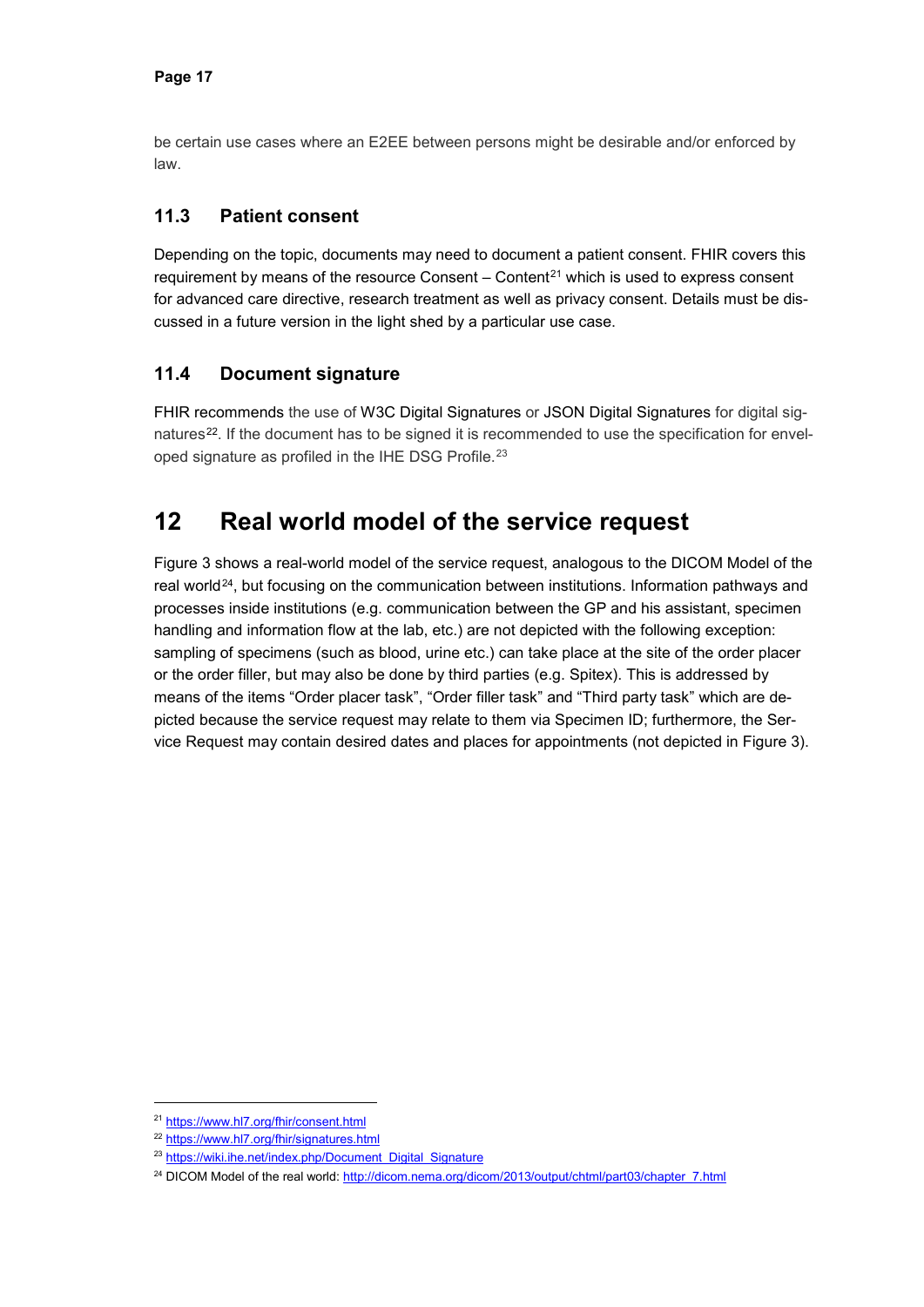

<span id="page-18-0"></span>*Figure 3: Service request real word model. Description see text.*

Requests for results follow in principle the same model but do not make use of the appointment because they do not initiate new tasks related to specimen sampling. [Figure 4](#page-18-1) depicts the request for results.



<span id="page-18-1"></span>*Figure 4: Request for results real word model. Description see text.*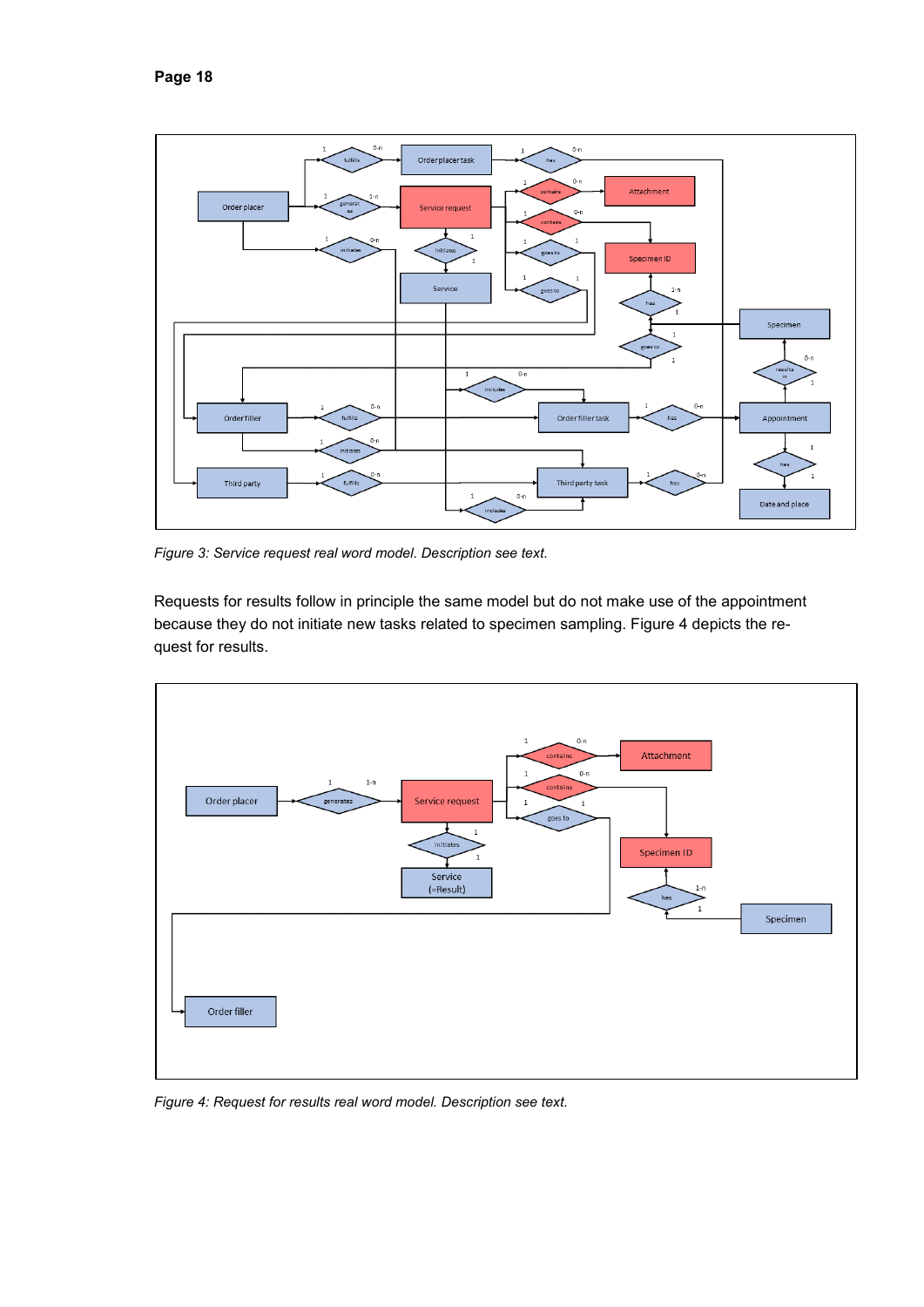### <span id="page-19-0"></span>**13 Content of the service request**

The content of the service request must…

- 1) … correspond to the real world model depicted in [Figure 3.](#page-18-0)
- 2) … allow structured representation of additional information such as patient demographic data, insurance coverage, relevant contact data concerning the personnel involved, etc.
- 3) … contain data necessary for service request handling on the application level, e.g. linking between requests and belonging feedbacks in order to depict the bidirectional communication (ping-pong) as a thread.
- 4) … contain adequate metadata.

Content of the generic service request is distinguished into two categories such as generic elements and healthcare domain specific elements. "Generic elements" refer to a well-defined set of content items which are part of each and every service request irrespective of the health care domain of the use case. "Domain specific elements" refer in contrast to a set of content items which varies according to the specific use case in different health care domains such as laboratory, radiology, transition of care, etc.

Section [14.3.1](#page-22-1) lists all generic elements with their FHIR representation (corresponding FHIR resource) and the HL7 V3 equivalent.

An additional DocumentReference Resource refers to the healthcare specific content (see section [14.3.2\)](#page-22-2).

### <span id="page-19-1"></span>**14 Implementation based on FHIR structured data capture (SDC)**

### <span id="page-19-2"></span>**14.1 Principle**

A service request shall base on the CH-ORF Implementation Guide<sup>[25](#page-19-3)</sup> which in turn is based on the SDC Implementation Guide<sup>[26](#page-19-4)</sup>.

FHIR questionnaires use the Questionnaire Resource defining the empty form and the QuestionnaireResponse Resource which represents the form with the filled-in information.

The basic principle is to capture data on order placer site by forms (FHIR questionnaires) and to render the resulting QuestionnaireResponse to a PDF/A document. In parallel all resources such as Patient Resource, ServiceRequest Resource etc. must be populated in accordance to the implementation guide for the particular exchange format and the CH-ORF Profile respectively. Resources and PDF/A document are then packed in a bundle and sent to the order filler.

 <sup>25</sup> <http://build.fhir.org/ig/ehealthsuisse/ch-orf/>

<span id="page-19-4"></span><span id="page-19-3"></span><sup>26</sup> <http://hl7.org/fhir/uv/sdc/2019May/>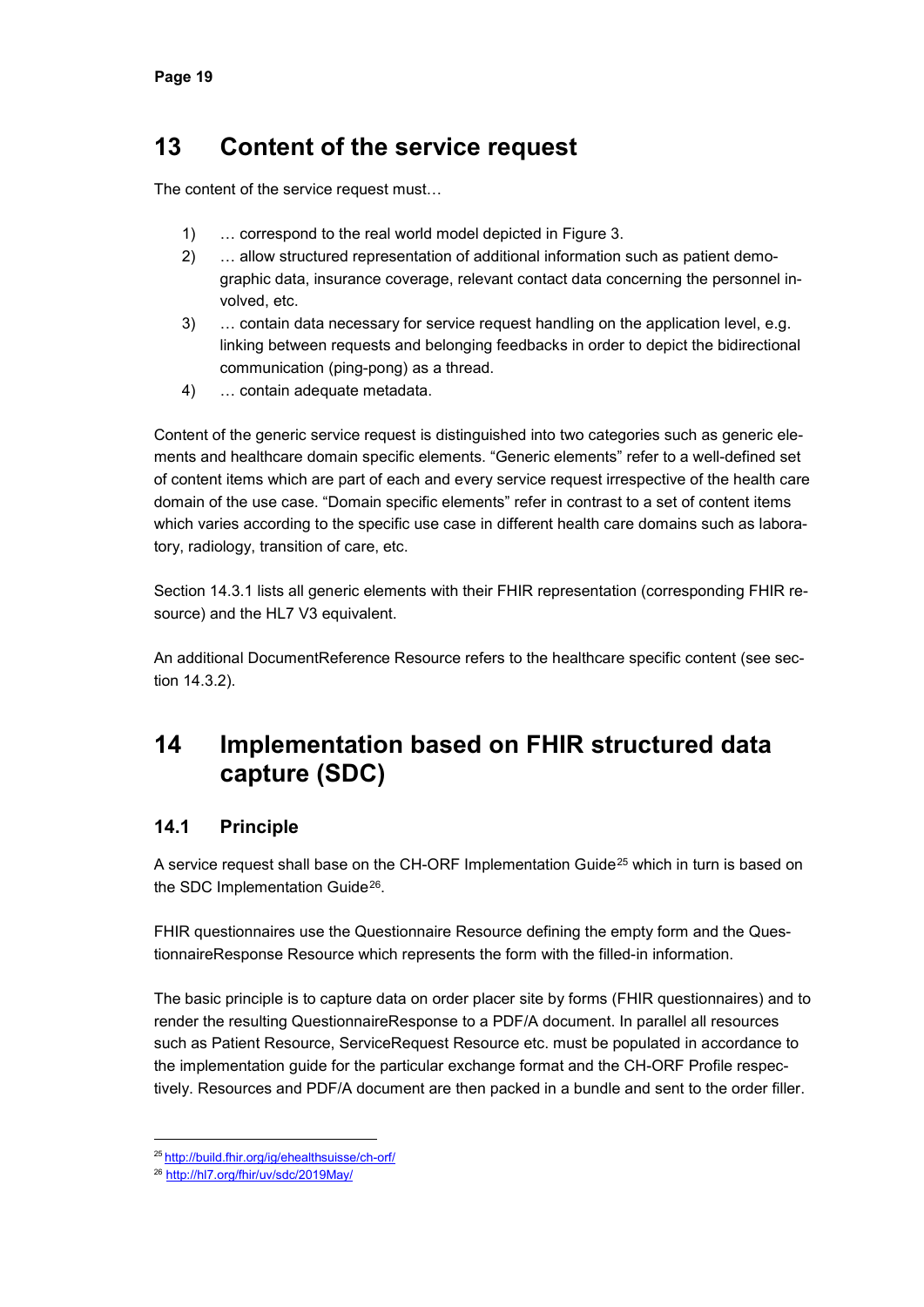Using SDC has various advantages:

- Representation via the user (GUI, print) can be defined thus to ensure same content and appearance at sender and receiver site.
- SDC enables adaptive forms (see section [7\)](#page-12-0)
- Changes to forms are easy; if newly introduced attributes are not yet handled by interfaces to other systems, they can at least be filled in and displayed at order placer and order filler site respectively.

*Annotation: There has been a discussion whether population of the resources such as Patient Resource, ServiceRequest Resource etc. with the content of the QuestionnaireResponse Resource should be done by the order placer application or rather by the order filler application. The argument for assigning the task to the order placer is a result of the following consideration: as stated in section [14.2,](#page-20-0) the authors of a particular implementation guide may decide to define a questionnaire and its rendering but to leave it open if in a particular implementation the questionnaire is implemented or if the representation towards the user is made (in accordance to the questionnaire definition) by other technical means. In such a case, there would be no QuestionnaireResponse Resource in the bundle because all content is already in concerning resources. In order to handle all FHIR exchange formats equal (as far as sensible), the authors decided to mandate the order placer application with the task.*

### <span id="page-20-0"></span>**14.2 Using questionnaires**

Structured Data Capture (SDC) describes how questionnaires can be used, see also the description in the CH-ORF section:

- 1. Finding a questionnaire describes expectations for systems serving as form repositories as well as clients who will need to search for forms.
- 2. Advanced Rendering describes how to use various questions and the base capabilities of Questionnaire to render different types of form elements.
- 3. Form Behavior describes how to design 'active' forms that adjust what information is displayed and/or that perform calculations based on user input.
- 4. Adaptive Forms describes an architecture to support completing forms where the questionnaire is not pre-defined and instead is dynamically developed based on the user's answers.
- 5. Questionnaire Population describes how to design questionnaires to support pre-population of answers and how to use services that support pre-populating forms.
- 6. Data Extraction describes how to design questionnaires to support converting completed forms into a FHIR resource or Bundle of FHIR resources for subsequent analysis.

There remains however the question which exchange formats may benefit from a questionnaire. Given the fact, that questionnaires are the means of choice to assure homogenous representation towards the content provider and the content receiver, one might argue to include such a questionnaire in general.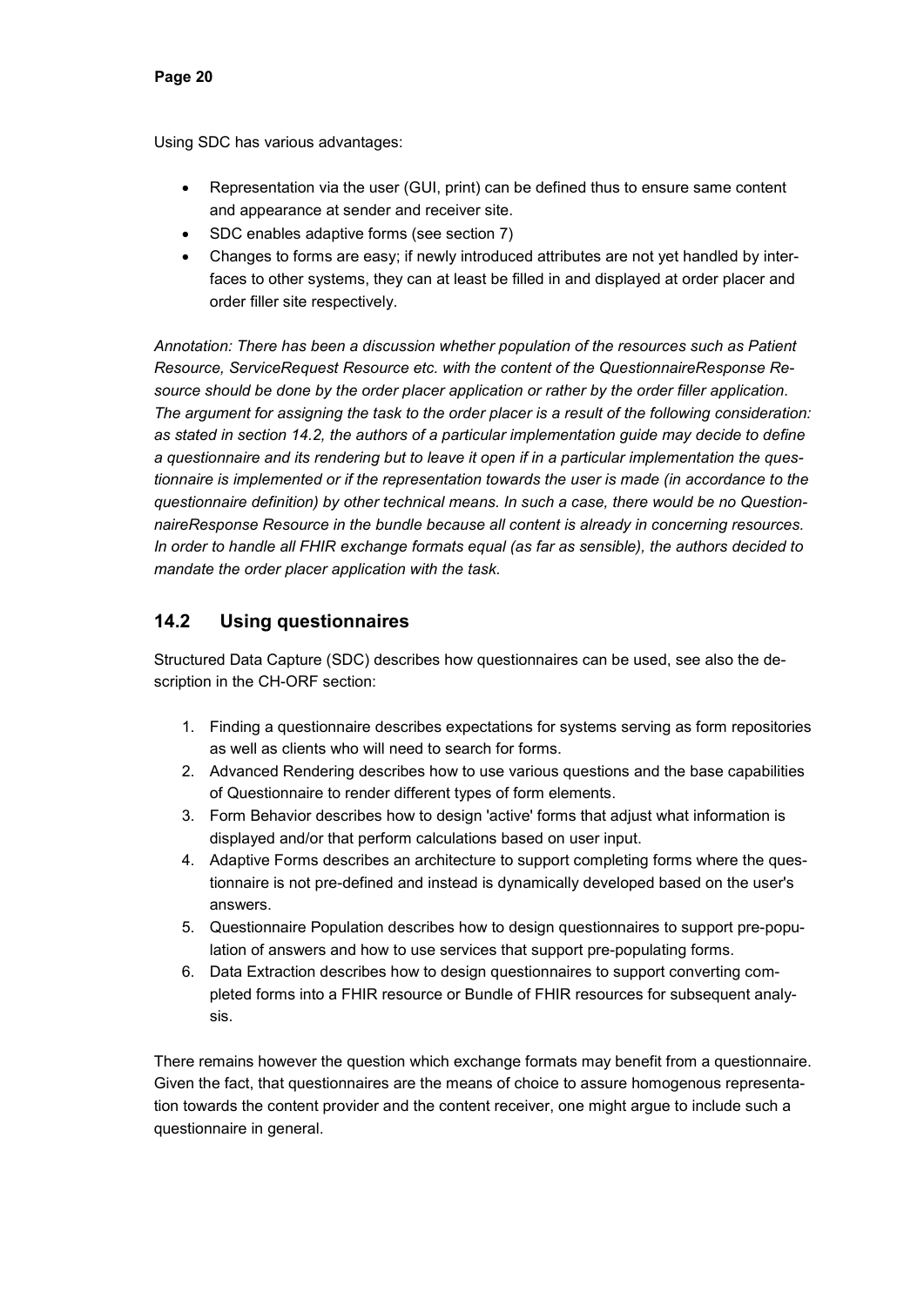However, there are a number of exchange formats being developed elsewhere which do not follow the SDC approach. Another consideration refers to use cases where an application populates almost all items of a structured document. In such cases, population of the concerned resources may be more attractive than a detour via a questionnaire.

For further discussion, it may be helpful to be aware that defining a questionnaire and its implementation are two separate things. In other words: authors of a particular implementation guide may decide to define a questionnaire and its rendering but to leave it open if in a particular implementation the questionnaire is implemented or if the representation towards the user is made (in accordance to the questionnaire definition) by other technical means. In such a case, there would be no QuestionnaireResponse Resource in the bundle because all content is already in concerning resources.

Having said this, the authors of this handbook conclude:

**Exchange formats which use the ServiceRequest Resource SHALL define a questionnaire as well as its rendering to the PDF/A document. In order to be able to react quickly to new requirements (see section [8\)](#page-12-1), questionnaires shall be implemented (SDC approach).**

For other implementation guides, this decision remains open for discussion.

*Annotation: There has been a long discussion if transition of care shall be included in the requirements stated above. The discussion has been driven by its proximity to the International Patient Summary (IPS) which does not follow the SDC approach.*

*However, transition of care differs from the IPS in the fact, that the latter is a snapshot of the patient's health condition without any current question, order, etc.; the IPS does not contain any service request whereas the service request is the main element of a request for transition of care. This justifies inclusion of transition of care in the requirement regarding the use of questionnaires.*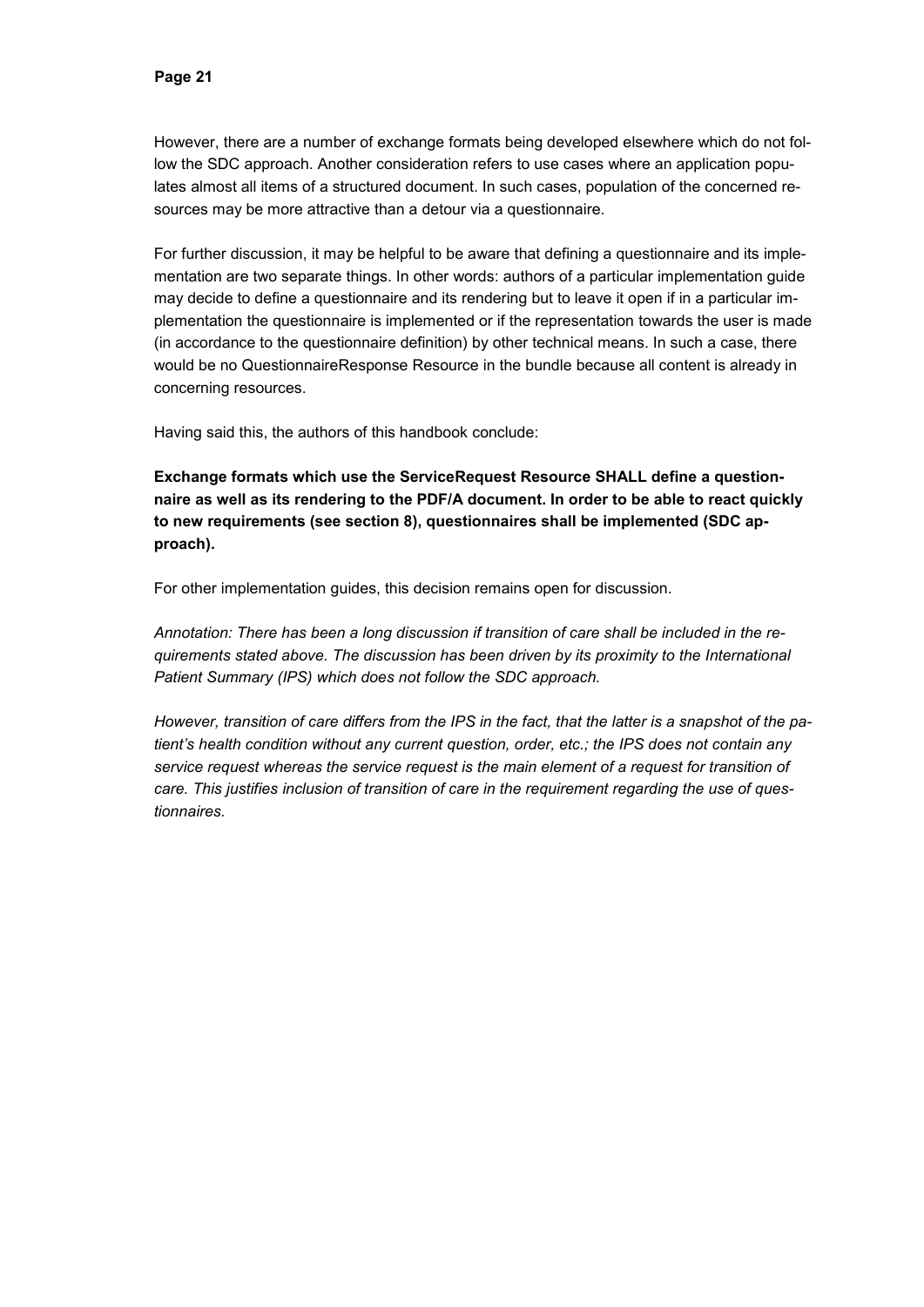#### <span id="page-22-0"></span>**14.3 FHIR resources for content**

#### **14.3.1 Generic elements**

<span id="page-22-2"></span><span id="page-22-1"></span>Generic elements of a Questionnaire: See [Table in the CH-ORF Implementation Guide.](http://build.fhir.org/ig/ehealthsuisse/ch-orf/#generic-elements-of-a-questionnaire)

#### **14.3.2 Healthcare domain specific elements**

Healthcare domain specific elements shall be defined for each use case. CH-ORF currently defines a linkage between particular files or between a particular file and an imaging study (e.g. a link between a PDF-File, advanced care directive, research consent, privacy consent, treatment consent, a report and a DICOM study). Such links shall be expressed with a DocumentReference.

### <span id="page-22-3"></span>**15 Codes and value sets**

Value sets and thus all codes used in a specific exchange formats have to be defined in the concerning implementation guide. In particular, value sets for generic elements will be defined in the CH-ORF Implementation Guide. Value sets for health care specific value sets shall be defined in the implementation guide defining the specific exchange format (e.g. radiology-order).